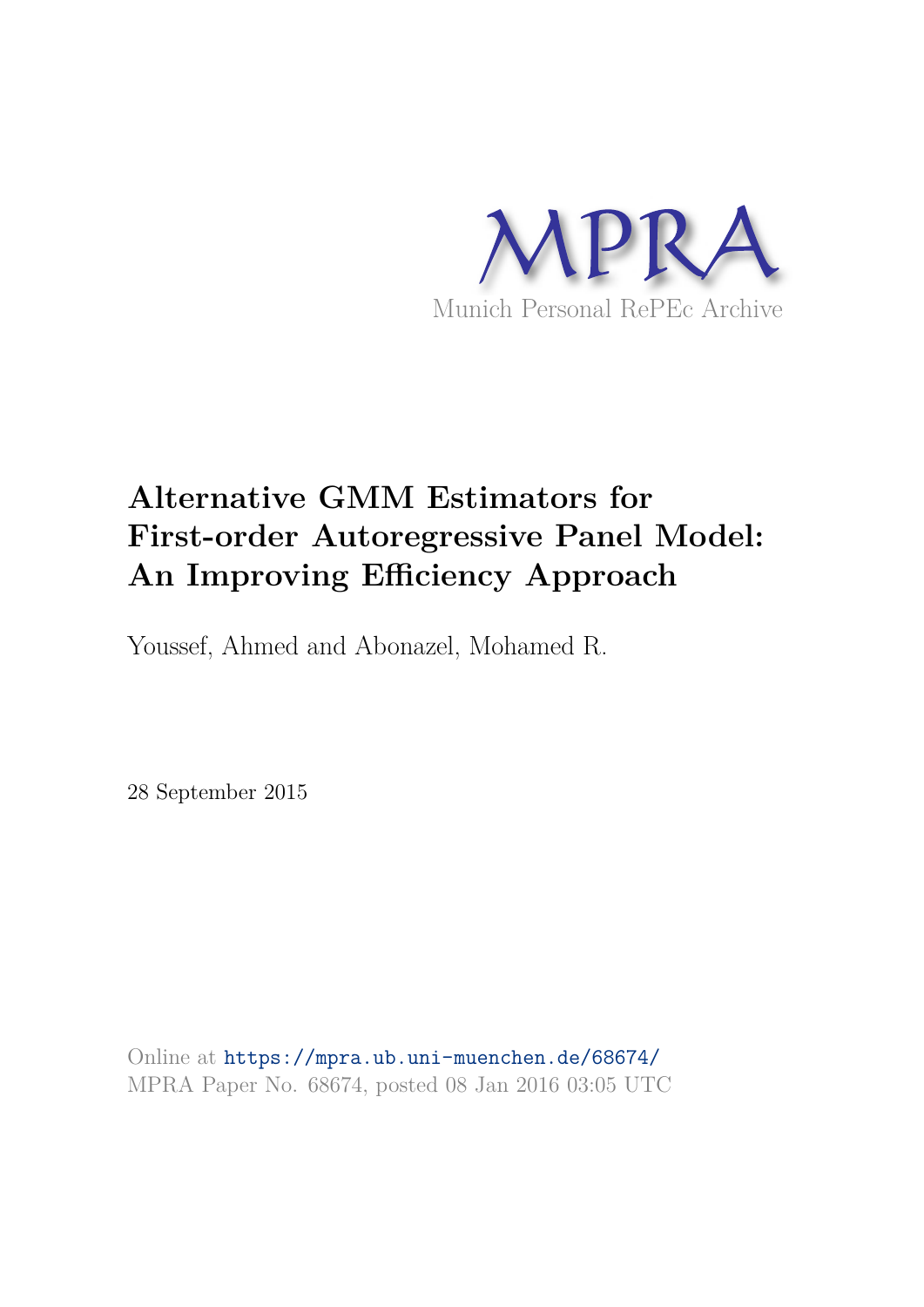# **Alternative GMM Estimators for First-Order Autoregressive Panel Model: An Improving Efficiency Approach**

Ahmed H. Youssef<sup>1</sup> and Mohamed R. Abonazel<sup>2</sup>

Department of Statistics, Faculty of Science, King Abdulaziz University, Jeddah, Kingdom of Saudi Arabia<sup>1</sup> Department of Applied Statistics and Econometrics, Institute of Statistical Studies and Research, Cairo University, Cairo,

Egypt <sup>2</sup>

### **Abstract**

This paper considers first-order autoregressive panel model which is a simple model for dynamic panel data (DPD) models. The generalized method of moments (GMM) gives efficient estimators for these models. This efficiency is affected by the choice of the weighting matrix which has been used in GMM estimation. The non-optimal weighting matrices have been used in the conventional GMM estimators. This led to a loss of efficiency. Therefore, we present new GMM estimators based on optimal or suboptimal weighting matrices. Monte Carlo study indicates that the bias and efficiency of the new estimators are more reliable than the conventional estimators.

*Keywords*: Dynamic panel data; Generalized method of moments; Kantorovich inequality upper bound; Monte Carlo simulation; Optimal and suboptimal weighting matrices.

## **1. Introduction**

l

In econometrics literature, the panel data refers to the pooling of observations on a cross-section of households, countries, firms, etc. over several time periods. Panel data is now widely used to estimate dynamic econometric models.<sup>1</sup> Its advantage over cross-section data in this context is obvious: we cannot estimate dynamic models from observations at a single point in time, and it is rare for single cross section surveys to provide sufficient information about earlier time periods for dynamic relationships to be investigated. Its advantages over aggregate time series data include the possibility that underlying microeconomic dynamics may be obscured by aggregation biases, and the scope that panel data offers to investigate heterogeneity in adjustment dynamics between different types of individuals, household, or firms.

The DPD models offer great flexibility to empirical researchers. Many economic phenomena are dynamic in nature. DPD models allow researchers to control for unobserved heterogeneity in adjustment dynamics between different individual units and thereby provide improved insights in such models.

 $1$  See, e.g., Bond (2002), Baltagi (2013), and Hsiao (2014).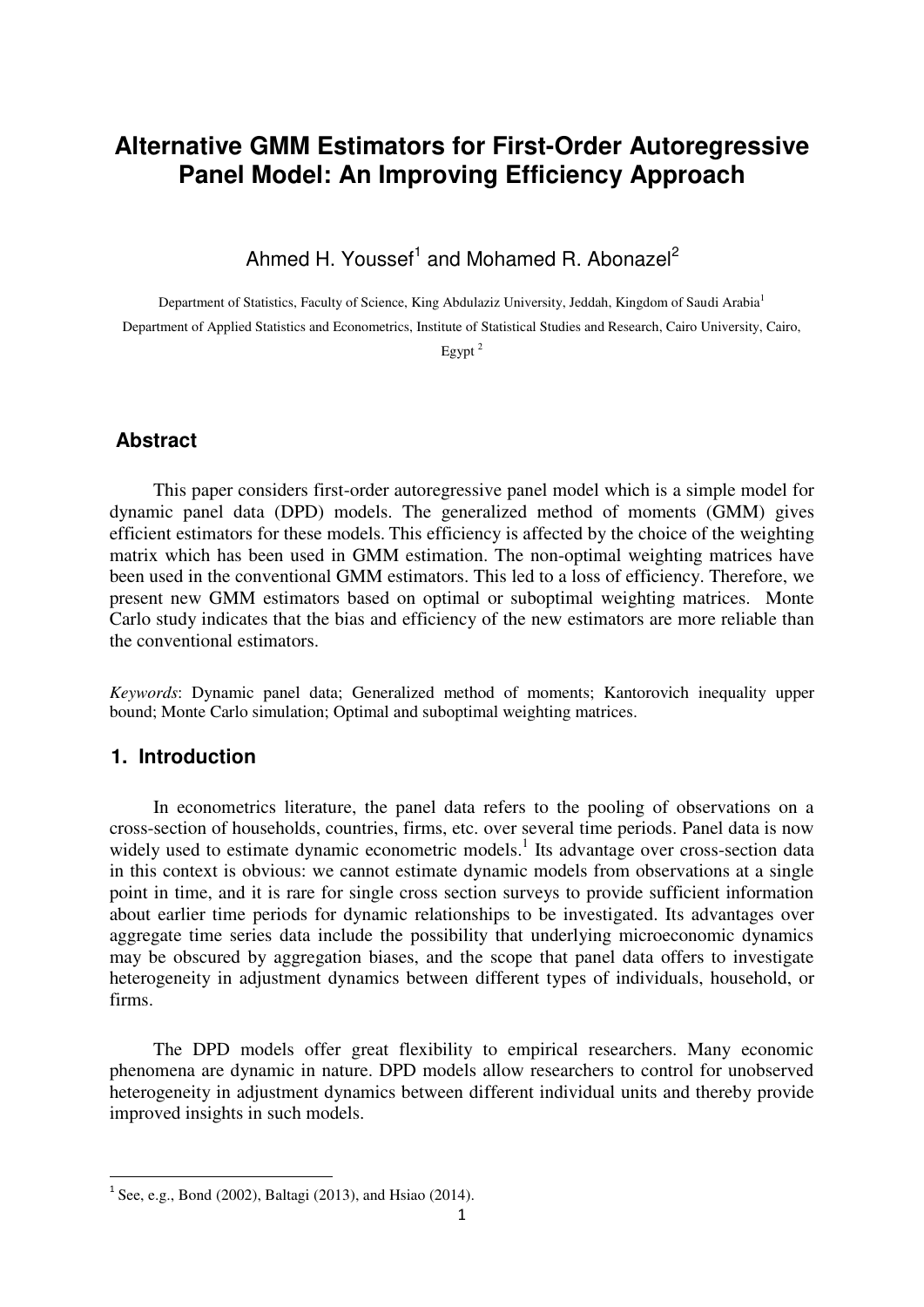When dynamic models are estimated using panel data, the usual least squares methods lead to inconsistent estimates of the parameters of the models when the time dimension  $(T)$  is short regardless of the cross sectional dimension  $(N)$ . This inconsistency stems from the fact that the disturbance terms are correlated with the lagged endogenous variable. Moreover, under large  $N$  fixed  $T$  asymptotic, Nickell (1981) showed that the standard maximum likelihood estimator suffers from an incidental parameter problem leading to inconsistency.<sup>2</sup> This has led to an interest in likelihood-based methods that correct for this problem. Some of these methods are based on modifications of the profile likelihood, such as Lancaster (2002) and Dhaene and Jochmans (2012). Other methods start from the likelihood function of the first differences, such as Hsiao *et al.* (2002), Binder *et al.* (2005) and Hayakawa and Pesaran (2014).

The literature has focused on  $GMM<sup>3</sup>$  estimators applied to first differences, such as Anderson and Hsiao (1982), Holtz-Eakin *et al.* (1988), and Arellano and Bond (1991). However, the standard GMM estimator obtained after first differencing has been found to suffer from substantial finite sample bias, especially when the instruments are weak and the number of moments is large relative to the cross section sample size.<sup>4</sup>

This low precision of GMM is also evident in more general contexts. To improve the small sample properties of GMM estimators, a number of alternative estimators have been suggested, including, level and system GMM estimators which presented by Arellano and Bover (1995). These estimators are based on use many instrumental variables to improve the efficiency of GMM estimator.<sup>5</sup> However, these estimators still biased and need to further improvement. Hayakawa (2007) examined the asymptotic bias of GMM estimators and proposed new estimators with less bias. Recently, Han and Phillips (2010) developed efficient GMM estimators based on alternative moment conditions arising from the model in first differences.

The main objective of this paper is improving the efficiency of GMM estimators. To achieve this objective, we proposed new approach to improve the efficiency of GMM estimators. Our approach based on finding and using the optimal weighting matrices to obtain more efficient estimators.

This paper is organized as follows. Section 2 provides the model and reviews the conventional level and system GMM estimators. Section 3 presents the new GMM estimators. In Section 4, we consider the efficiency gain for the new estimators against using the identity matrix as an initial weight matrix. While in Section 5, Monte Carlo simulation comparison the performance of various level and system GMM estimators will be introduced. Finally, Section 6 offers the concluding remarks.

 $\overline{\phantom{0}}$ 

<sup>&</sup>lt;sup>2</sup> This problem appears when the number of parameters increasing with the sample size. For more details, see Nickell (1981).

<sup>&</sup>lt;sup>3</sup> Blundell *et al.* (2001), Roodman (2009), and Bun and Sarafidis (2014) provide excellent summaries of the GMM methodology in DPD models. 4 See Alonso-Borrego and Arellano (1999) and Han *et al.* (2014).

 $<sup>5</sup>$  See, e. g., Ahn and Schmidt (1995) and Roodman (2009).</sup>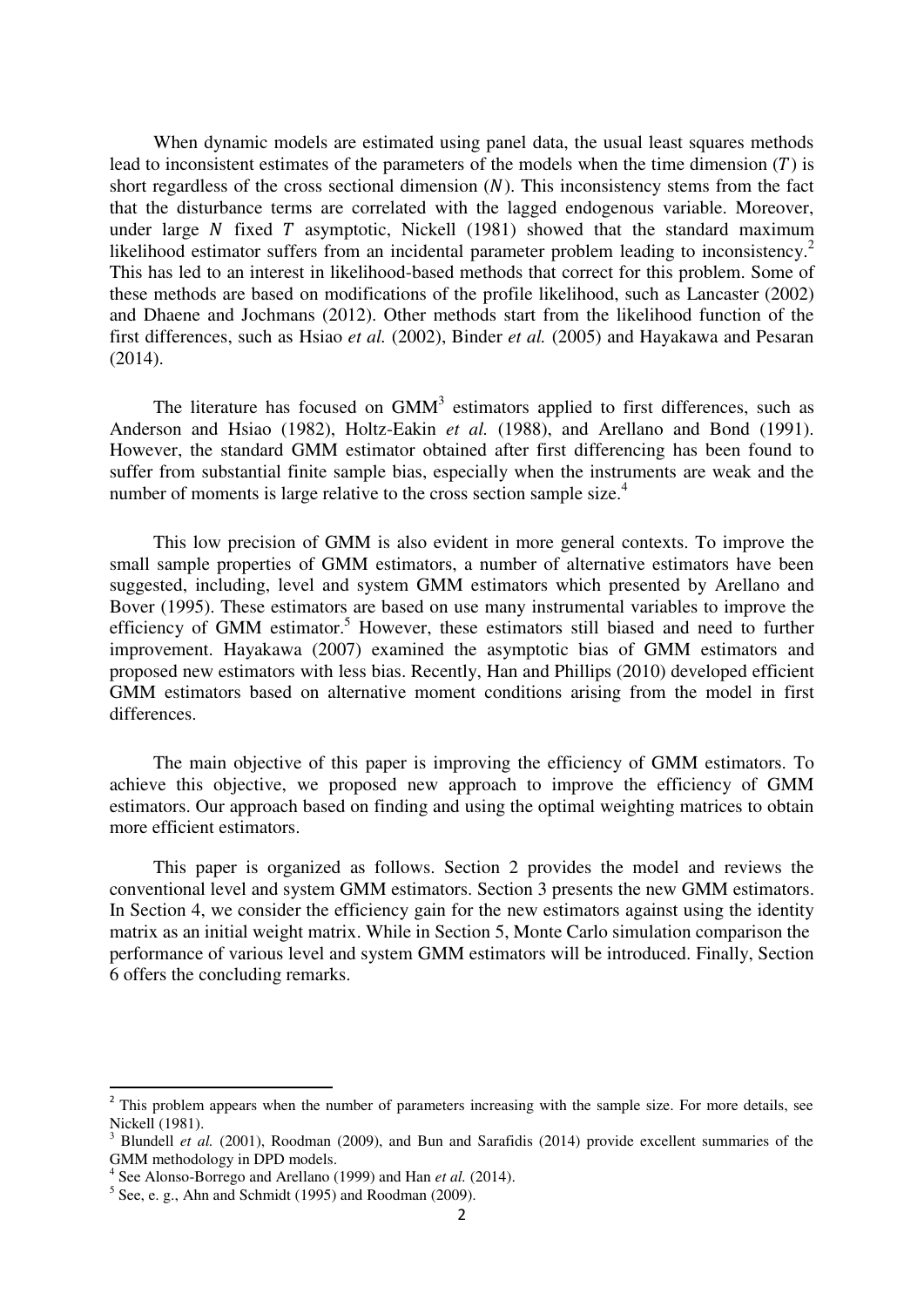#### **2. The model and GMM estimators**

The first-order autoregressive panel model is a simple case of DPD models, and it is defined as the following:

$$
y_{it} = \rho y_{i,t-1} + \gamma_i + \varepsilon_{it}; \quad |\rho| < 1; \ i = 1, \dots, N; \ t = 2, \dots, T. \tag{1}
$$

Under the following assumptions:

- (i)  $\gamma_i$  are i.i.d across individuals with  $E(\gamma_i) = 0$ ,  $Var(\gamma_i) = \sigma_{\gamma}^2$ .
- (ii)  $\varepsilon_{it}$  are i.i.d across time and individuals and independent of  $\gamma_i$  and  $y_{i1}$  with  $E(\varepsilon_{it}) = 0$ ,  $Var(\varepsilon_{it}) = \sigma_{\varepsilon}^2$ .
- (iii) The initial observations satisfy  $y_{i1} = \frac{y}{i}$  $\frac{v_i}{1-\rho} + w_{i1}$  for  $i = 1, ..., N$ , where  $w_{i1} = \sum_{j=0}^{\infty} \rho^{j} \varepsilon_{i,1-j}$  and independent of  $\gamma_i$ .

Assumptions (i) and (ii) are the same as in Blundell and Bond (1998), while assumption (iii) has been developed by Alvarez and Arellano (2003).

Stacking equation (1) over time, we obtain

$$
y_i = \rho y_{i,-1} + u_i; \quad u_{it} = \gamma_i + \varepsilon_{it}. \tag{2}
$$

where  $y_i = (y_{i3}, ..., y_{iT})'$ ,  $y_{i,-1} = (y_{i2}, ..., y_{i,T-1})'$ ,  $u_i = (u_{i3}, ..., u_{iT})'$ .

Given these assumptions, we get three types of GMM estimators. These include firstdifference GMM (DIF) estimator, level GMM (LEV) estimator, and system GMM (SYS) estimator. Blundell and Bond (1998) showed that when  $\rho$  is close to unity and/or  $\sigma_{\gamma}^2/\sigma_{\epsilon}^2$ increases the DIF estimator has weak instruments problem, i.e., the instruments matrix which been used in the estimation become invalid. As well as, Abonazel (2014) proved that the conventional weighting matrix which has been used in DIF estimator, when the errors that are homoscedastic and that are not serially correlated, is the optimal weighting matrix for this estimator, but this is not the case for LEV and SYS estimators. So, we will not adjust DIF estimator by a new weighting matrix because it will not improve the efficiency of the estimation. Therefore, we focus on the LEV and SYS estimators to improve the efficiency of these estimators. In the following, we briefly review the conventional LEV and SYS estimators with the initials weighting matrices.

#### *2.1. Level GMM estimator*

In model (2), the individual effect  $(\gamma_i)$  caused a severe correlation between the lagged endogenous variable  $(y_{i,-1})$  and the error term  $(u_i)$ . To eliminate this effect, Arellano and Bover (1995) suggested a method to eliminate the individual effect from instrumental variables. They considered the level model (2) and then showed that the instrumental variables matrix  $L_i = daig(\Delta y_{i2}, \Delta y_{i3}, \dots, \Delta y_{i,T-1})$  which is not contains individual effect and satisfied the orthogonal conditions  $E(L'_i u_i) = 0$ .

Using these conditions, Arellano and Bover's (1995) one-step LEV estimator is calculated as: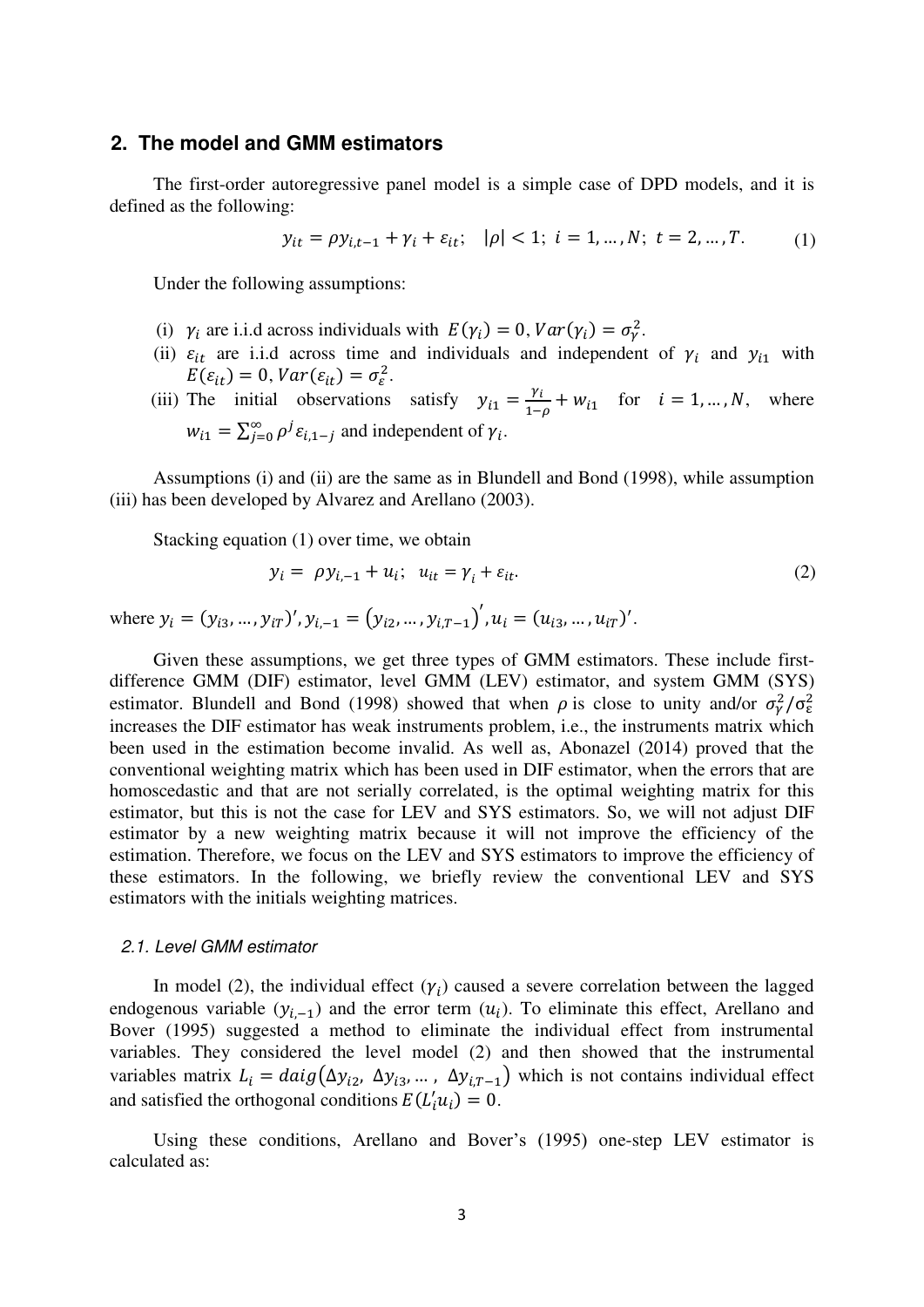$$
\hat{\rho}^l = (y'_{-1} L Z^l L' y_{-1})^{-1} y'_{-1} L Z^l L' y,\tag{3}
$$

where  $y_{-1} = (y'_{1,-1},..., y'_{N,-1})'$ ,  $y = (y'_{1},..., y'_{N})'$ ,  $L = (L'_{1},..., L'_{N})'$ , and

$$
Z^{l} = \left(\frac{1}{N} \sum_{i=1}^{N} L'_{i} L_{i}\right)^{-1}.
$$
\n(4)

#### *2.2. System GMM estimator*

Arellano and Bover (1995) proposed a system GMM estimator in which the moment conditions of the first-difference GMM and level GMM are used jointly to avoid weak instruments and improved the efficiency of the estimator. The moment conditions used in constructing the SYS estimator are given by

$$
E(S_i^{\prime} u_i^s) = 0,\t\t(5)
$$

where,  $u_i^s = (\Delta u_i', u_i')'$  and  $S_i$  is a  $\{2(T - 2) \times [(T - 2) (T + 1)/2]\}$  block diagonal matrix given by

$$
S_i = \begin{pmatrix} D_i & 0 \\ 0 & L_i \end{pmatrix}; \text{ with } D_i = \begin{pmatrix} y_{i1} & 0 & 0 & \cdots & 0 & \cdots & 0 \\ 0 & y_{i1} & y_{i2} & \cdots & 0 & \cdots & 0 \\ \vdots & \vdots & \vdots & \cdots & \vdots & \cdots & \vdots \\ 0 & 0 & 0 & \cdots & y_{i1} & \cdots & y_{i,T-2} \end{pmatrix}.
$$
 (6)

Using (5), the one-step SYS estimator is calculated as:

$$
\hat{\rho}^s = (y_{-1}^{s'} S Z^s S' y_{-1}^s)^{-1} y_{-1}^{s'} S Z^s S' y^s, \tag{7}
$$

where  $y_{-1}^s = [(\Delta y'_{1,-1}, y'_{1,-1}), ..., (\Delta y'_{N,-1}, y'_{N,-1})]'$ ,  $y^s = [(\Delta y'_1, y'_1), ..., (\Delta y'_N, y'_N)]'$ ,  $S = (S'_1, ..., S'_N)'$ , and

$$
Z^{s} = \left(\frac{1}{N} \sum_{i=1}^{N} S_{i}^{'} G S_{i}\right)^{-1}, \text{ with } G = \begin{pmatrix} FF' & 0\\ 0 & I_{T-2} \end{pmatrix},
$$
 (8)

where F is a  $(T - 2) \times (T - 1)$  first-difference operator matrix:

$$
F = \begin{pmatrix} -1 & 1 & 0 & \cdots & 0 \\ 0 & -1 & 1 & \ddots & \vdots \\ \vdots & \ddots & \ddots & \ddots & 0 \\ 0 & \cdots & 0 & -1 & 1 \end{pmatrix}.
$$
 (9)

Even though, the SYS estimator is more efficient than LEV estimator. However, the SYS estimator does not always work well; Bun and Kiviet (2006) showed that the bias of SYS estimator becomes large when the autoregressive parameter is close to unity and/or when the ratio of the variance of the individual effect to that of the error term departs from unity.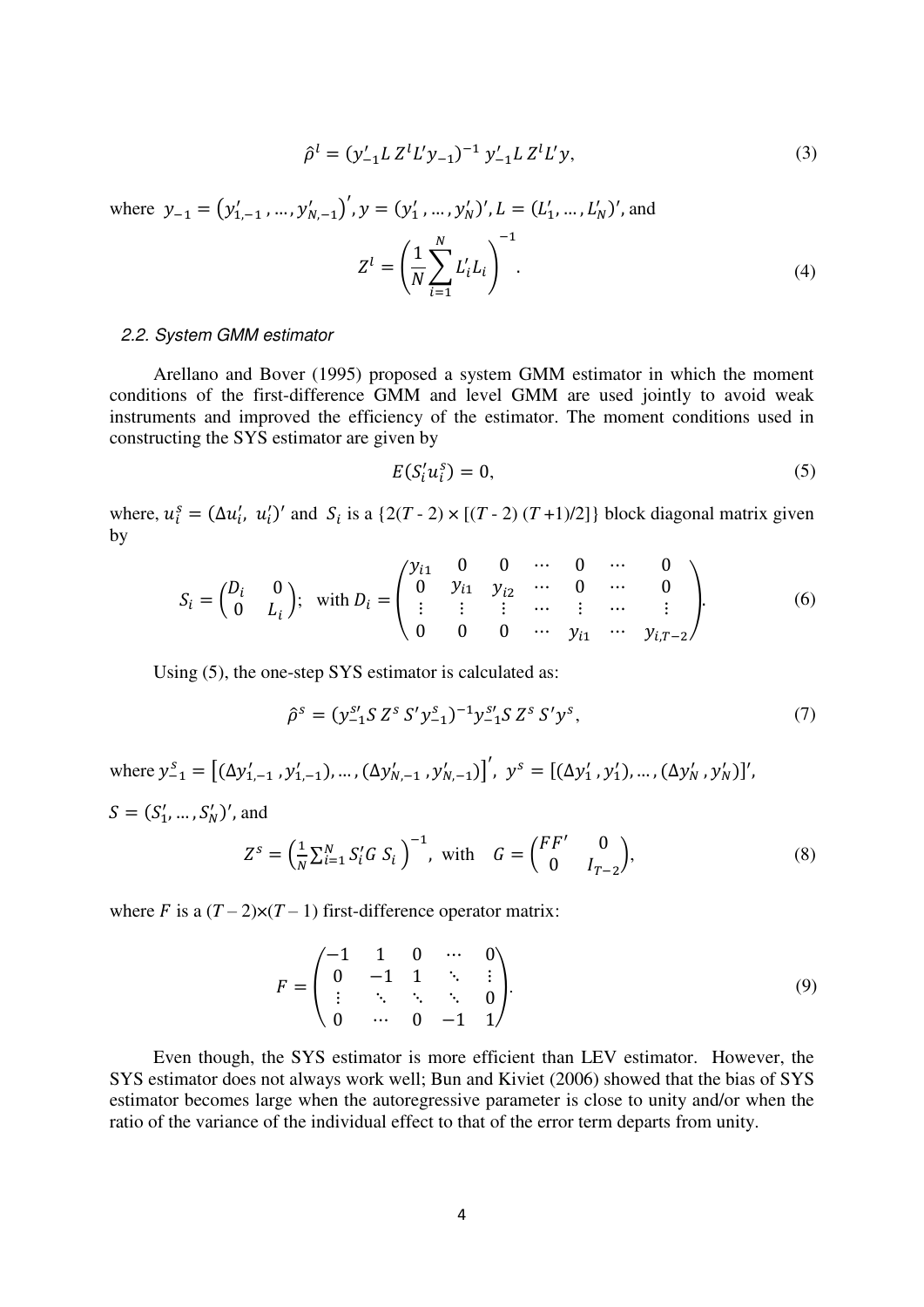#### **3. New GMM estimators**

We present the new GMM estimators; depending on the optimal weighting matrix for LEV estimator and suboptimal weighting matrix for SYS estimator through the use of these matrices as new weighting matrices in GMM estimation, and then we get new GMM estimators. The new GMM estimators are more efficient than the conventional GMM (LEV and SYS) estimators.

In level GMM estimation, Youssef *et al.* (2014a) showed that  $Z<sup>l</sup>$  is an optimal weighting matrix only in the case of  $\sigma_{\gamma}^2 = 0$ , i.e., no individual effects case, and they presented an optimal weighting matrix for LEV estimator, in the general case, as:

$$
Z^{ol} = \left(\frac{1}{N} \sum_{i=1}^{N} L'_i A_{T-2} L_i\right)^{-1}; \text{ with } A_{T-2} = I_{T-2} + r l_{T-2} l'_{T-2}
$$
 (10)

where  $r = \sigma_Y^2 / \sigma_{\varepsilon}^2$  and  $l_{T-2}$  is a  $(T - 2) \times 1$  vector of ones.

Note that the use of the weighting matrix  $Z^{ol}$  can be described as inducing crosssectional heterogeneity through  $r$ , and also can be explained as partially adopting a procedure of generalized least squares to the level estimation. So, using  $Z^{ol}$ , instead of  $Z^{l}$ , certainly improve the efficiency of LEV estimator. So, we present the optimal LEV estimator depending on the optimal weighting matrix,  $Z^{ol}$ , as given in (10). The optimal level GMM (OLEV) estimator is given by

$$
\hat{\rho}^{ol} = (y'_{-1} L Z^{ol} L' y_{-1})^{-1} y'_{-1} L Z^{ol} L' y. \tag{11}
$$

In system GMM estimation, we use  $A_{T-2}$  again in the weighting matrix to improve the efficiency for SYS estimator as follows:

$$
Z^{os} = \left(\frac{1}{N} \sum_{i=1}^{N} S_i' G^o S_i\right)^{-1}, \text{ with } G^o = \begin{pmatrix} FF' & 0\\ 0 & A_{T-2} \end{pmatrix}.
$$
 (12)

So, we present the suboptimal system GMM (SSYS) estimator depending on the suboptimal weighting matrix  $(Z^{os})$ :

$$
\hat{\rho}^{os} = (y'_{-1} S Z^{os} S' y_{-1})^{-1} y'_{-1} S Z^{os} S' y. \tag{13}
$$

In general, an asymptotically efficient estimator can be obtained through the two-step procedure in the standard GMM estimation. In the first step, an initial positive semidefinite weighting matrix is used to obtain consistent estimates of the parameters. Given these, a weighting matrix can be constructed and used for asymptotically efficient two-step estimates. It is well known<sup>7</sup> that the two-step estimated standard errors have a small-sample downward bias in dynamic panel data setting, and one-step estimates with robust standard errors are often preferred. We briefly summarize the two-step procedure as: at first, we use the suggested weighting matrix to get the one-step estimation, and then used the residuals from

 $\overline{a}$ 

 $^6$  Kiviet (2007) proposed a similar estimator using an optimal weighting matrix based on the particular values of  $\rho$ ,  $\sigma_{\!\scriptscriptstyle\gamma}^2$ , and  $\sigma_{\!\scriptscriptstyle\cal E}^2$ .

<sup>&</sup>lt;sup>7</sup> See, e.g., Arellano and Bond (1991) and Windmeijer (2005).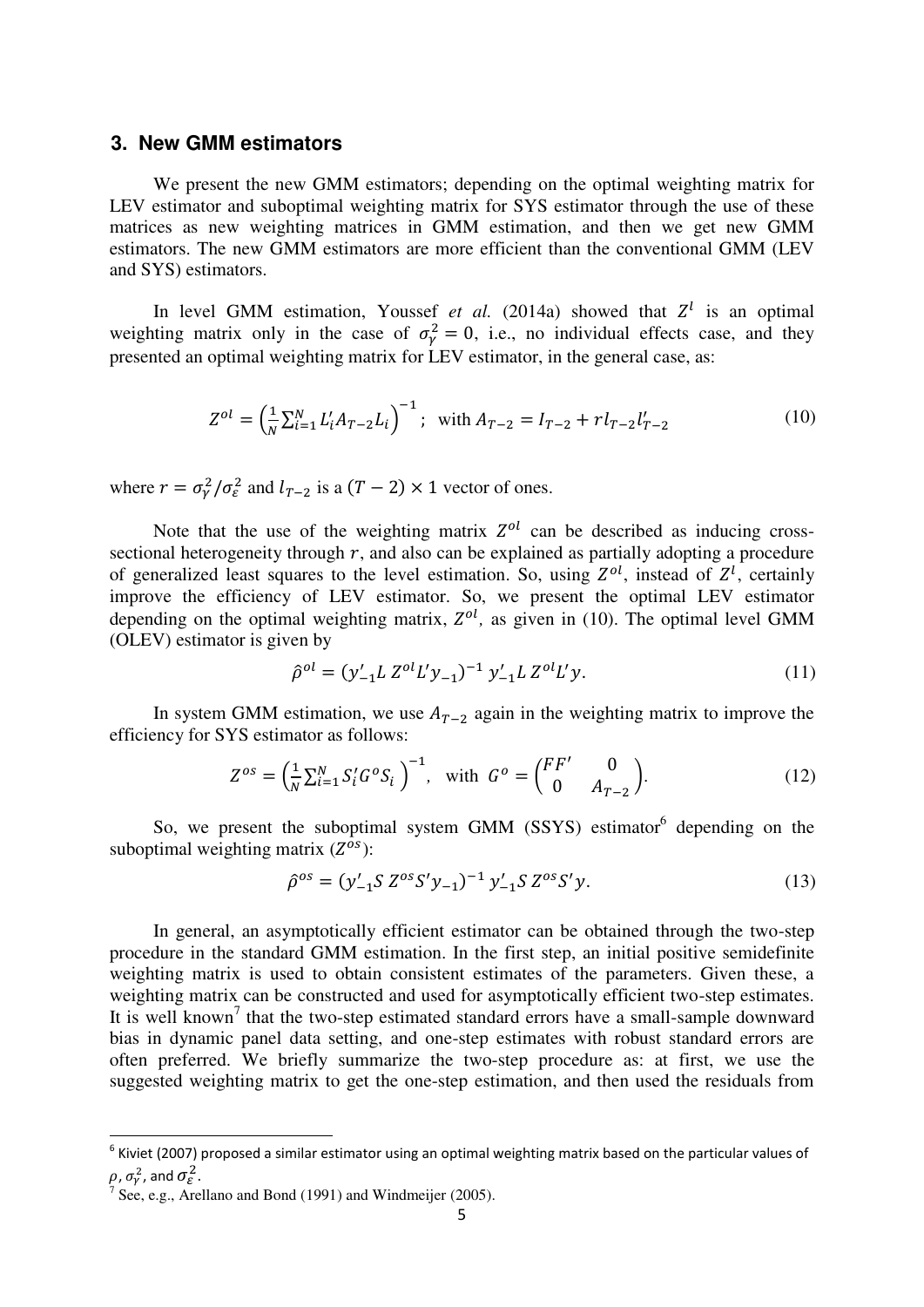one-step estimation as a weighting matrix to get the two-step estimation. For example, we can get the two-step estimation of  $\hat{\rho}^{os}$  by using the following weighting matrix:

$$
Z_{(2)}^{os} = \left(\frac{1}{N} \sum_{i=1}^{N} S_i' \hat{u}_i^S \hat{u}_i^{S'} S_i\right)^{-1},
$$
\n(14)

where  $\hat{u}_i^S$  are the fitted residuals from  $\hat{\rho}^{os}$ .

To achieve more efficiency for all GMM estimators, we suggest using the three-step estimation that can obtain by replacing the residuals from the two-step estimation into the weighting matrix. Applying this approach to the SSYS estimator, we can get the three-step estimation of  $\hat{\rho}^{os}$  by using the following weighting matrix:

$$
Z_{(3)}^{os} = \left(\frac{1}{N} \sum_{i=1}^{N} S_i' \hat{u}_i^{S} \hat{u}_i^{S} S_i\right)^{-1},
$$
\n(15)

where  $\hat{u}_i^{+S}$  are the fitted residuals from the two-step estimation of  $\hat{\rho}^{os}$ .

In practice, the variance ratio,  $r$ , is unknown. So, we use the suggested estimates by Jung and Kwon (2007) for  $\sigma_{\varepsilon}^2$  and  $\sigma_{\varepsilon}^2$  as:<sup>8</sup>

$$
\hat{\sigma}_{\varepsilon}^{2} = \frac{\sum_{i=1}^{N} \Delta \hat{u}_{i}^{\prime} \Delta \hat{u}_{i}}{2N(T-2)}, \quad \hat{\sigma}_{\gamma}^{2} = \frac{\sum_{i=1}^{N} [\tilde{u}_{i}^{\prime} \tilde{u}_{i} - (\Delta \tilde{u}_{i}^{\prime} \Delta \tilde{u}_{i}/2)]}{N(T-2)},\tag{16}
$$

where  $\Delta \hat{u}_i$  are the residuals from one-step DIF estimator, while  $\tilde{u}_i$  and  $\Delta \tilde{u}_i$  are residuals from first-difference and level equations in one-step SYS estimator, respectively.

Note that if  $r = 0$ , we get  $A_{T-2} = I_{T-2}$  then  $Z^{0i} = Z^i$  and  $Z^{0s} = Z^s$ . Therefrom the proposed GMM (OLEV and SSYS) estimators are equivalent to the conventional GMM (LEV and SYS) estimators. This means that the advantages from OLEV and SSYS estimators are increasing when  $r$  is increasing.

#### **4. Efficiency gains**

Generally, using the moment conditions, the GMM estimator  $9\hat{\rho}$  for  $\rho_0$  minimizes

$$
\left[\frac{1}{N}\sum_{i=1}^{N}f_i(\rho)\right]'W_N\left[\frac{1}{N}\sum_{i=1}^{N}f_i(\rho)\right],\tag{17}
$$

with respect to  $\rho$ , where  $W_N$  is a positive semidefinite weighting matrix which satisfies  $plim_{N\to\infty} W_N = W$ , with Wa positive definite matrix. Regularity conditions are in place such that  $plim_{N\to\infty} N^{-1} \sum_{i=1}^{N} f_i(\rho) = E\{f(\rho)\}\$ and

<sup>&</sup>lt;sup>8</sup> See Abonazel (2014) and Youssef *et al.* (2014b).<br><sup>9</sup> See Hansen (1982) and Ogaki (1993). In this section, the same notation as in Liu and Neudecker (1997) is used.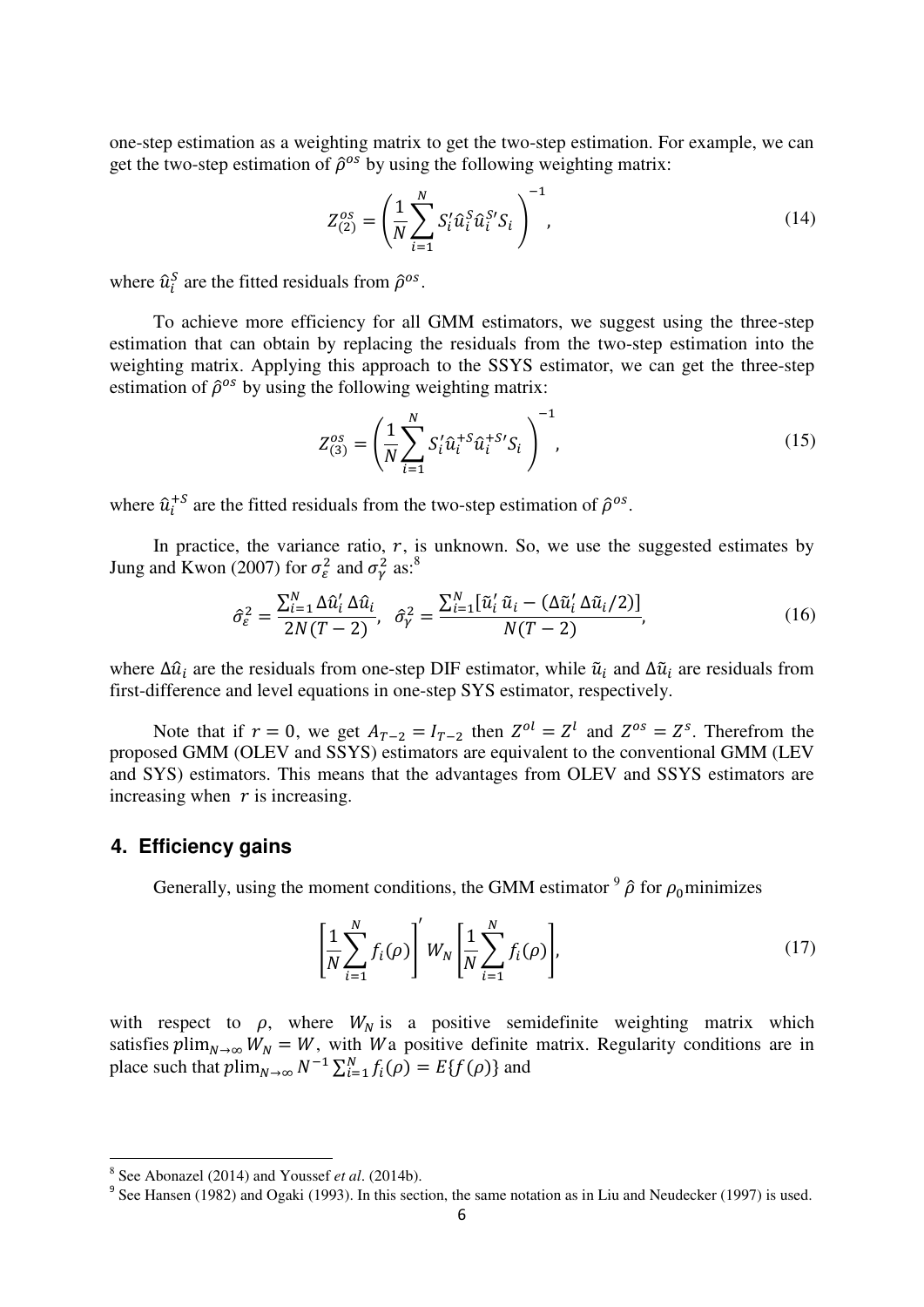$$
\frac{1}{\sqrt{N}}\sum_{i=1}^{N}f_i(\rho_0)\to N(0,\Omega). \tag{18}
$$

Let  $F(\rho) = E(\partial f_i(\rho)/\partial \rho)$  and  $F_0 \equiv F(\rho_0)$ , then  $\sqrt{N(\hat{\rho} - \rho_0)}$  has a limiting normal distribution,  $\sqrt{N(\hat{\rho} - \rho_0)} \rightarrow N(0, V_W)$ , where

$$
V_W = (F_0' W F_0)^{-1} F_0' W \Omega W F_0 (F_0' W F_0)^{-1}.
$$
\n(19)

It is clear from the expression of the asymptotic variance matrix  $V_W$ , in (19), that the efficiency of the GMM estimator is affected by the choice of the weighting matrix  $W_N$ .An optimal choice is a weighting matrix for which  $W = \Omega^{-1}$ . The asymptotic variance covariance matrix is then given by  $(F_0^{\prime} \Omega^{-1} F_0)^{-1}$ . For any other *W*, the GMM estimator is less efficient as:

$$
(F_0'\Omega^{-1}F_0)^{-1} \le (F_0'WF_0)^{-1}F_0'W\Omega WF_0(F_0'WF_0)^{-1}.
$$
\n(20)

To assess the potential loss in efficiency from using this initial weighting matrix, the following expression for the upper bound of the efficiency loss has been derived by Liu and Neudecker (1997) on the basis of the Kantorovich inequality (KI):

$$
(F_0'WF_0)^{-1}F_0'W\Omega WF_0(F_0'WF_0)^{-1} \le \frac{\left(\lambda_1 + \lambda_p\right)^2}{4\lambda_1\lambda_p}(F_0'\Omega^{-1}F_0)^{-1},\tag{21}
$$

and the upper bound of KI is UBKI  $=$   $\frac{(\lambda_1 + \lambda_p)^2}{4}$  $\frac{\lambda_1 \cdot \lambda_p}{4 \lambda_1 \lambda_p}$ , where  $\lambda_i > 0$ ;  $i = 1, ..., p$  are the eigenvalues of the  $p \times p$  matrix  $\Omega W$ . By increasing UBKI, more loss of efficiency will be occurred.

We use UBKI as a measure for the efficiency gains of the new GMM estimators. Since OLEV is the optimal estimator for level GMM estimation, according to Youssef *et al*.  $(2014a)$ . So, we can conclude that the UBKI value for OLEV is one. This means that the OLEV estimator achieves the maximum degree of the efficiency. But in system GMM estimation, Windmeijer (2000) showed that the optimal weighting matrix for SYS estimator has only been obtained in case of  $r = 0$ . Therefore, we present SSYS estimator to suit the different cases for  $r$ . Also, we measure the efficiency gains from use SSYS especially in cases  $r > 0$ .

For simplicity, let us assume that  $T = 3$  and using the moment conditions in (5), then we get there are two over-identifying moment conditions:

$$
E[y_{i1}(\Delta y_{i3} - \rho \Delta y_{i2})] = 0; E[\Delta y_{i2}(y_{i3} - \rho y_{i2})] = 0,
$$

and  $\Omega$  matrix is given by: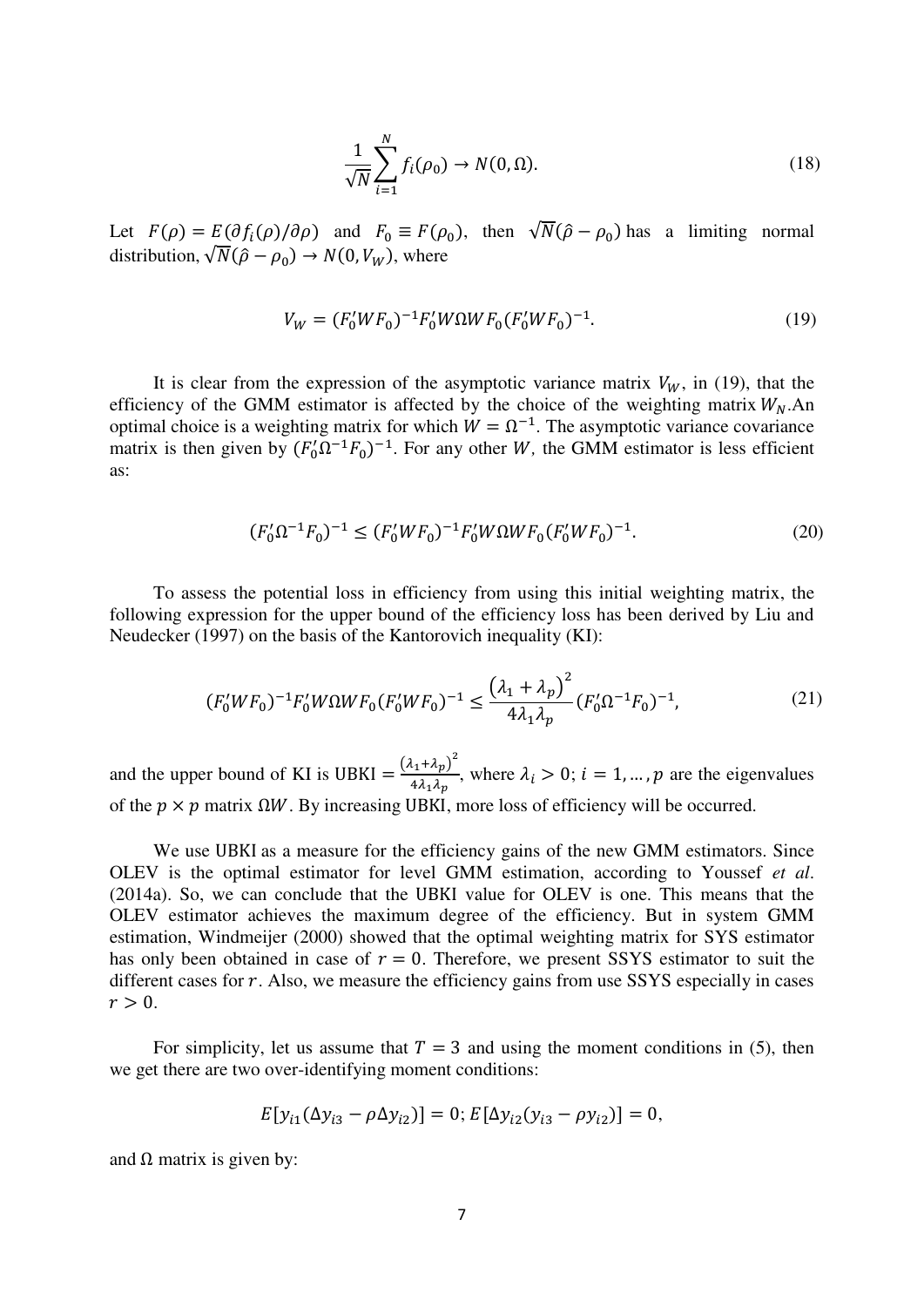$$
\Omega = \plim_{N \to \infty} \frac{1}{N} \sum_{i=1}^{N} S'_i u_i^S u_i^{S'} S_i = \sigma_{\varepsilon}^2 \begin{bmatrix} 2\sigma_y^2 & -(1-\rho)\sigma_y^2\\ -(1-\rho)\sigma_y^2 & \frac{2(\sigma_y^2 + \sigma_{\varepsilon}^2)}{1+\rho} \end{bmatrix},
$$

where  $\sigma_{\gamma}^2 = \frac{\sigma_{\gamma}^2}{\sigma_{\gamma}^2}$  $(1-\rho)^2$  $\sigma_{\varepsilon}^2$  $\frac{\sigma_{\varepsilon}}{1-\rho^2}$ . Firstly, in case of the conventional weighting matrix for the SYS estimator  $(Z^s)$ , we get

$$
\Omega W_{SYS} = \begin{bmatrix} \sigma_{\varepsilon}^2 & -\frac{1}{2}\sigma_{\varepsilon}^2(1-\rho^2) \\ -\frac{1}{2}\sigma_{\varepsilon}^2(1-\rho) & \sigma_{\gamma}^2 + \sigma_{\varepsilon}^2 \end{bmatrix}.
$$

where  $W_{SYS} = \left(\frac{p}{p}\right)$  $\boldsymbol{N}$  $\overline{1}$  $\frac{1}{N}\sum_{i=1}^N S'_i G S_i$  $\overline{\phantom{0}}$ , then the upper bound is:

$$
UBKI(SYS) = \frac{\left(\sigma_Y^2 + 2\sigma_\varepsilon^2\right)^2}{\sigma_\varepsilon^2 \left[4\left(\sigma_Y^2 + \sigma_\varepsilon^2\right) - \sigma_Y^2 (1 - \rho)^2 (1 + \rho)\right]}.
$$
\n(22)

 $\cdot$ 

Secondly, in case of the suboptimal weighting matrix for the SSYS estimator  $(Z^{os})$ , we get

$$
\Omega W_{SSYS} = \begin{bmatrix} \sigma_{\varepsilon}^2 & -\frac{\sigma_{\varepsilon}^2 (1 - \rho^2)}{2(1+r)} \\ -\frac{1}{2} \sigma_{\varepsilon}^2 (1-\rho) & \frac{(\sigma_{\varepsilon}^2 + \sigma_{\varepsilon}^2)}{(1+r)} \end{bmatrix}
$$

where  $W_{SSYS} = \left(p\right)$  $\overline{N}$  $\overline{1}$  $\frac{1}{N}\sum_{i=1}^N S_i' G^o S_i$  $\overline{\phantom{0}}$ , then the upper bound is:

$$
UBKI(SSYS) = \frac{\left[\sigma_{\gamma}^2 + (2+r)\sigma_{\varepsilon}^2\right]^2}{(1+r)\sigma_{\varepsilon}^2\left[4(\sigma_{\gamma}^2 + \sigma_{\varepsilon}^2) - \sigma_{\gamma}^2(1-\rho)^2(1+\rho)\right]}.
$$
(23)

Since r value must be nonnegative. So, always  $UBKI(SSYS) \leq UBKI(SSS)$ . This means that the SSYS estimator is more efficient than SYS estimator when  $r > 0$ . But if  $r = 0$ , the efficiency of SSYS and SYS estimators are equal, i.e.,  $UBKI(SSYS) = UBKI(SYS)$  in this case. So, the efficiency gains from use SSYS estimator is increasing when  $r$  is increasing.

Figure 1 presents the efficiency bounds ( $UBKI(SYS)$ ) and  $UBKI(SSYS)$ ) for system GMM estimation for various values of  $\rho$  and  $r$  and when  $T = 3$ . Figure 1 shows that the UBKI(SYS) value is increasing when  $\rho$  and  $r$  are increasing, but it is more influenced by  $r$ . In contrast, the UBKI(SSYS) value is not affected much by increase  $\rho$  and r. So, we can say, in general, that the SSYS estimator is more efficient than SYS estimator.

To study the effect of time dimension on the efficiency of system GMM estimators, let us assume that  $T = 4$ , then we calculate the efficiency bounds again for SYS and SSYS estimators. Briefly and without mention to the calculations details, we summarize the values of the efficiency bounds in case of  $T = 4$  in Figure 2. Generally, this Figure shows that the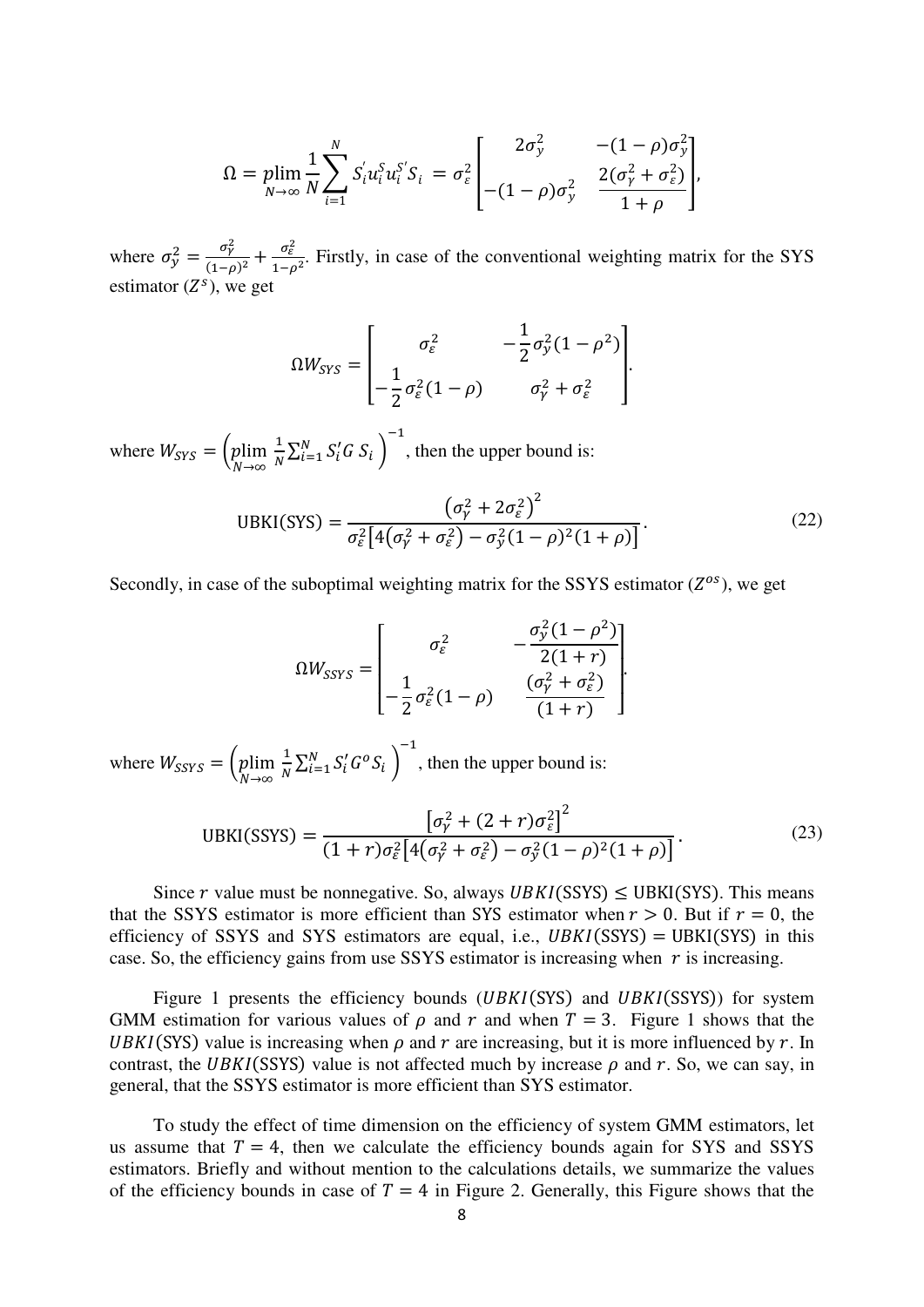values of  $UBKI(SYS)$  and  $UBKI(SSYS)$  are increased because of increasing  $T$ . Nevertheless, the UBKI(SSYS) values still less than the UBKI(SYS) values when all values of  $\rho$  and r. This means that SSYS estimator is still more efficient than SYS estimator even if the time dimension is increasing.

#### **5. The simulation study**

We make Mote Carlo simulation to illustrate the moderate and large samples performance of the conventional (LEV and SYS) and new GMM (OLEV and SSYS) estimators in different situations of  $\rho$ ,  $r$ , and T. We use R language to create our program to set up Monte Carlo simulation and this program is available if requested.

#### **5.1. Design of the simulation**

Monte Carlo experiments were carried out based on the following data generating process:

$$
y_{it} = \rho y_{i,t-1} + \gamma_i + \varepsilon_{it},\tag{24}
$$

To perform the simulation under the assumptions (i) to (iii), the model in (24) was generated as follows:

- 1. The individual effects,  $\gamma_i$ , were generated as independent normally distributed random variables, with mean zero and variance  $\sigma_{\gamma}^2$ , and is independent across *i*.
- 2. The disturbances,  $\varepsilon_{it}$ , were generated as independent normally distributed random variables, with mean zero and variance  $\sigma_{\varepsilon}^2$ , and is independent across i and t,  $\gamma_i$  and  $\varepsilon_{it}$  such that they are independent of each other.
- 3. We generate the initial conditions  $y_{i1}$  as  $y_{i1} = \frac{y}{1-z}$  $\frac{v_1}{1-\rho_1} + w_{i1}$ , where  $w_{i1} \sim N(0, \sigma_{w1}^2)$ , independent of both  $\gamma_i$  and  $\varepsilon_{it}$  with the variance  $\sigma_{w1}^2$  chosen to satisfy covariance stationarity.
- 4. The variance ratio, r, is characterized by  $\sigma_{\gamma}^2/\sigma_{\epsilon}^2$ , this means that the variance ratio depends on  $\sigma_{\gamma}^2$  and  $\sigma_{\epsilon}^2$ . To determine the values for r, we must choose different pairs of  $\sigma_{\gamma}^2$  and  $\sigma_{\varepsilon}^2$  as:  $(\sigma_{\gamma}^2, \sigma_{\varepsilon}^2) = (0.25, 0.5), (0.25, 0.25), (2.5, 0.5), (2.5, 0.25), or (12.5, 0.5).$ These suggested values indicate three levels for r, the first level is when  $r < 1$ , while the second level is when  $r = 1$ , and the third level when  $r > 1$ .
- 5. The values of N were chosen to be 150, 400, and 600 to represent moderate and large samples for the number of individuals.
- 6. The values of T were chosen to be 4 and 8 to represent different size for the time dimension.
- 7. The values of  $\rho$  were chosen to be 0.25 and 0.85 to represent different values for the autoregressive parameter.
- 8. For all experiments we ran 1000 replications and all the results of all separate experiments are obtained by precisely the same series of random numbers.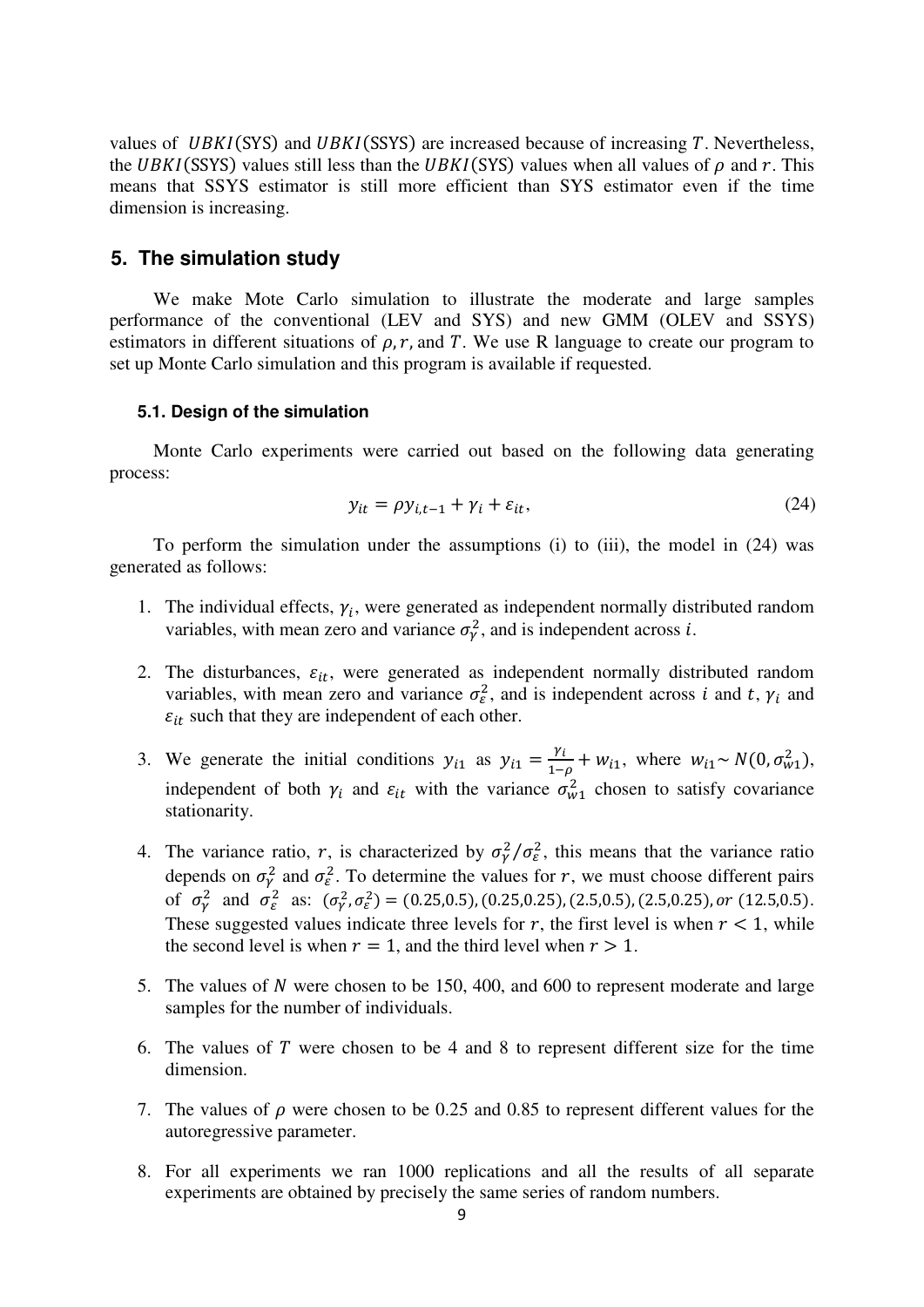To compare the moderate and large samples performance, the four different GMM estimation procedures are considered according to their weighting matrix; specifically LEV, OLEV, SYS, and SSYS estimators. To raise the efficiency of the comparison between these estimators, we calculate three (from one-step to three-step) estimates for each estimator, and we refer to these estimates as "step 1", "step 2", and "step 3" in simulation tables. Moreover, we calculate the bias and root mean squared error (RMSE) for each estimator. The bias and RMSE for a Monte Carlo experiment are calculated by

Bias = 
$$
\frac{1}{1000} \sum_{l=1}^{1000} (\hat{\rho}_l - \rho)
$$
; RMSE =  $\sqrt{\frac{1}{1000} \sum_{l=1}^{1000} (\hat{\rho}_l - \rho)^2}$ ,

where  $\rho$  is the true value for  $y_{i,t-1}$  parameter in (24), and  $\hat{\rho}_l$  is the estimated value for  $\rho$  in the trial number  $l$ .

#### **5.2. The simulation results**

The results are given in Tables 1 to 5. Specifically, Tables 1 and 2 present the bias and RMSE of conventional and new GMM estimators in cases of  $r = 0.5$  and 1, respectively. While in case of  $r > 1$  (5, 10, and 25) are presented in Tables 3 to 5, respectively. In our simulation study, the main factors which effect on the bias and RMSE values for all GMM estimators are  $\rho$ , T, N, and r. From Tables 1 to 5, we can summarize these effects for all estimators (conventional and new) in following points:

- As  $\rho$  increases the bias increases and RMSE increases.
- As T increases the bias increases and RMSE decreases.
- As *N* increases the bias decreases and RMSE decreases.
- As  *increases the bias increases and RMSE increases.*

Table 1 indicates that, in case of  $r$  close to zero, the bias and RMSE of OLEV and SSYS estimators are approximately equivalent to the bias and RMSE of LEV and SYS estimators, respectively. Therefore, we don't get a significant advantage from use the suggested weighting matrices ( $Z^{ol}$  and  $Z^{os}$ ) in this case.

Tables 2 to 5 indicate that, in case of  $r \ge 1$ , the bias and RMSE of all estimators (conventional and new) are increased with increasing by  $r$ . While the bias and RMSE of OLEV and SSYS estimators show a much slower increase whenever  $r$  increased. Consequently, we conclude that OLEV and SSYS estimators are more efficient than the LEV and SYS estimators especially when  $r > 1$ .

In general, the all estimators in "step 2" are smaller in bias and RMSE than "step 1". While in "step 3", the bias and RMSE of all estimators are the smallest if  $r > 1$  only. Moreover, the bias and RMSE of OLEV (step 3) are approximately equivalent to the bias and RMSE of OLEV (step 2) in all simulation situations.

From Tables 3 to 5, we can note that, in case of  $r > 1$ , the bias of SSYS (step 3) is the smallest in most situations except the case of  $\rho$  and T are small (i.e.,  $\rho = 0.25$ , T = 4). In this case, the OLEV (step 2 or step 3) estimator is the smallest in bias. However, the RMSE of SSYS (step 2 or step 3) is the smallest in all situations.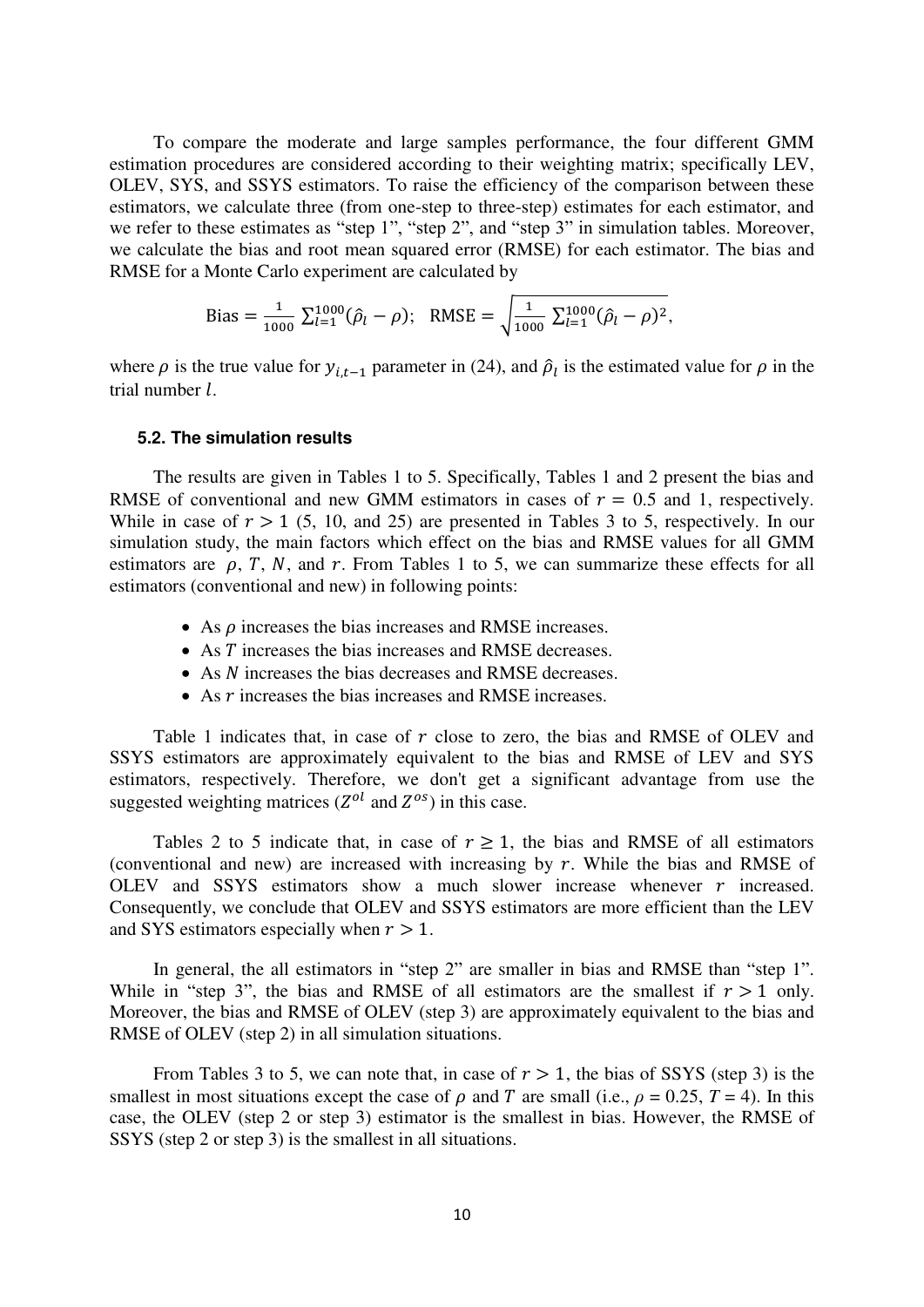Since, the OLEV and SSYS estimators based on the variance ratio estimation,  $\hat{r}$  =  $\frac{\partial^2 \rho}{\partial \xi^2}$ . So, we use the Monte Carlo simulation again to illustrate the performance of  $\hat{\rho}$  in different cases of sample size ( $N = 50$ , 100) and different values of the variance ratio ( $r = 0$ , 0.5, 1, 5, 10, and 25). We summarize the simulation result in Figure 3. We can note that in cases of  $r = 0, 0.5$ , and 1 the bias of  $\hat{r}$  close to zero, while in the case of increasing r (specifically when  $r \ge 5$ ) the bias of  $\hat{r}$ , Bias  $(\hat{r}) = \hat{r} - r$ , increases significantly, especially when  $\rho$  increases (close to one). So, the advantage of the OLEV and SSYS estimators decrease as  $\rho$  grows to unity because a high  $\rho$  leads to an unreliable estimate of r. However, still the OLEV and SSYS estimators are the smallest in bias and RMSE.

#### **6. Conclusion**

The LEV and SYS estimators for DPD models are efficient estimators. This efficiency is affected by the choice of the weighting matrix. Our Monte Carlo results indicate that the LEV and SYS estimators are vulnerable to an increase in  $r$ . One of the most distinguishing features in these experiments was that biases and RMSE increase with  $r$  in most cases. So, we proposed the new weighting matrices which included the  $r$  ratio to improve the efficient of LEV and SYS estimators. And then we get the new estimators (OLEV and SSYS).

By using the KI, we show that the OLEV and SSYS estimators are more efficient than LEV and SYS estimators, respectively. Moreover, the potential efficiency gain for OLEV and SSYS estimators becomes large when  $r$  increases. This is also confirmed by our simulation study. Since, the bias and RMSE of SSYS are smaller, in most situations, than the bias and RMSE of OLEV especially when  $r > 1$ . Consequently, we conclude that the SSYS estimator will provide useful parameter estimates for the practitioner.

#### **References**

- Abonazel, M. R. (2014). Some estimation methods for dynamic panel data models. PhD thesis. Institute of Statistical Studies and Research. Cairo University.
- Ahn, S.C., Schmidt, P. (1995). Efficient estimation of models for dynamic panel data. *Journal of Econometrics* 68:5–28.
- Alonso-Borrego, C., Arellano, M. (1999). Symmetrically normalized instrumental variable estimation using panel data. *Journal of Business and Economic Statistics* 17:36–49.
- Alvarez, J., Arellano, M. (2003). The time series and cross-section asymptotics of dynamic panel data estimators. *Econometrica* 71:1121–1159.
- Anderson, T., Hsiao, C. (1982). Formulation and estimation of dynamic models using panel data. *Journal of Econometrics* 18:47–82.
- Arellano, M., Bond, S. (1991). Some tests of specification for panel data: Monte Carlo evidence and an application to employment equations. *Review of Economic Studies* 58:277–98.
- Arellano, M., Bover, O. (1995). Another look at the instrumental variable estimation of errorcomponents models. *Journal of Econometrics* 68:29-51.
- Baltagi, B. H. (2013). *Econometric Analysis of Panel Data*. 5th ed. Chichester: John Wiley and Sons.
- Binder, M., Hsiao, C., Pesaran, M. H. (2005). Estimation and inference in short panel vector autoregressions with unit roots and cointegration. *Econometric Theory* 21:795–837.
- Blundell, R., Bond, S. (1998). Initial conditions and moment restrictions in dynamic panel data models. *Journal of Econometrics* 87:115–143.
- Blundell, R., Bond, S., Windmeijer F. (2001). Estimation in dynamic panel data models: improving on the performance of the standard GMM estimator. In: Baltagi, B., Fomby, T., Carter Hill, R., eds.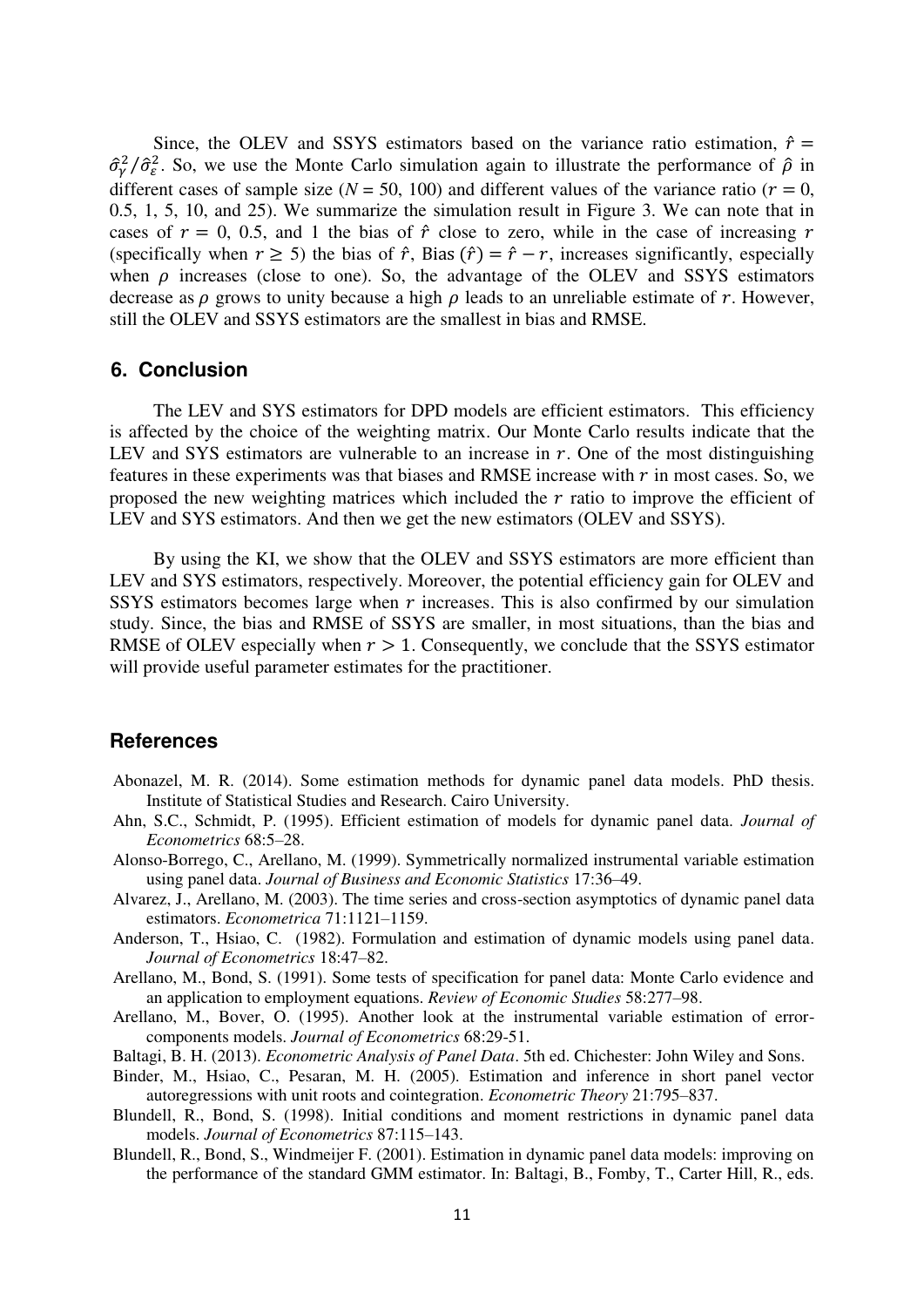*Nonstationary Panels, Panel Cointegration, and Dynamic Panels*. Advances in econometrics. Vol. 15. Emerald Group Publishing Limited.

- Bond, S. R. (2002). Dynamic panel data models: A guide to micro data methods and practice. *Portuguese Economic Journal* 1:141–162.
- Bun, M., Sarafidis, V. (2014). Dynamic panel data models. In: Baltagi, B. H., ed. *The Oxford Handbook of Panel Data.* Oxford: Oxford University Press.
- Bun, M., Kiviet, J. (2006). The effects of dynamic feedbacks on LS and MM estimator accuracy in panel data models. *Journal of Econometrics* 132:409–444.
- Dhaene, G., Jochmans, K. (2012). Split-panel jackknife estimation of fixed-effect models, Working Paper. In press, *Review of Economic Studies.* Available online 12 February 2015, http://www. restud.oxfordjournals.org/content/early/2015/03/29/restud.rdv007.abstract.
- Han, C., Philips, P. (2010). GMM estimation for dynamic panels with fixed effects and strong instruments at unity. *Econometrics Theory* 26:119–151.
- Han, C., Phillips, P., Sul, D. (2014). X-differencing and dynamic panel model estimation. *Econometric Theory* 30:201–251.
- Hansen, L.P. (1982). Large sample properties of generalized method of moments estimators. *Econometrica* 50:1029–1054.
- Hayakawa, K. (2007). Small sample bias properties of the system GMM estimator in dynamic panel data models. *Economics Letters* 95:32–38.
- Hayakawa, K. Pesaran, M.H. (2014). Robust standard errors in transformed likelihood estimation of dynamic panel data models with cross-sectional heteroskedasticity. Working Paper, Hiroshima University. In press, *Journal of Econometrics*. Available online 20 April 2015, http://www. sciencedirect.com/science/article/pii/S0304407615001244.
- Holtz-Eakin, D., Newey, W., Rosen, H.S. (1988). Estimating vector autoregressions with panel data. *Econometrica* 56:1371–1395.
- Hsiao, C. (2014). *Analysis of Panel Data*. 3rd ed. Cambridge: Cambridge University Press.
- Hsiao, C., Pesaran, M.H, Tahmiscioglu, A.K. (2002). Maximum likelihood estimation of fixed effects dynamic panel data models covering short time periods. *Journal of Econometrics* 109:107–150.
- Jung, H., Kwon, H. (2007). An alternative system GMM estimation in dynamic panel models, Hi-Stat Discussion Paper No. 217. Hitotsubashi University.
- Kiviet, J. F. (2007). On the optimal weighting matrix for the GMM system estimator in dynamic panel data models, Discussion Paper: 2007/08. University of Amsterdam.
- Lancaster, T. (2002). Orthogonal parameters and panel data. *Review of Economic Studies* 69:647–666.
- Liu, S., Neudecker, H. (1997). Kantorovich inequalities and efficiency comparisons for several classes of estimators in linear models. *Statistica Neerlandica* 51:345–355.
- Nickell, S. (1981). Biases in dynamic models with fixed effects. *Econometrica* 49:1417–1426.
- Ogaki, M. (1993). Generalized method of moments: econometric applications. In: Maddala, G .S., Rao, C. R., Vinod, H. D, eds. *Handbook of Statistics*. vol.11. Amsterdam: Elsevier Science Publishers.
- Roodman, D. (2009). A note on the theme of too many instruments. *Oxford Bulletin of Economics and Statistics* 71:135–158.
- Windmeijer, F. (2000). Efficiency comparisons for a system GMM estimator in dynamic panel data models. In: Heijmans, R., Pollock D., Satorra, A., eds. *Innovations in Multivariate Statistical Analysis.* Advanced Studies in Theoretical and Applied Econometrics, vol. 36. Dordrecht: Kluwer Academic Publishers.
- Windmeijer, F. (2005). A Finite sample correction for the variance of linear efficient two-step GMM estimators. *Journal of Econometrics* 126:25–51.
- Youssef, A., El-sheikh, A., Abonazel, M. (2014a). Improving the efficiency of GMM estimators for dynamic panel models. *Far East Journal of Theoretical Statistics* 47:171–189.
- Youssef, A., El-sheikh, A., Abonazel, M. (2014b). New GMM estimators for dynamic panel data models. *International Journal of Innovative Research in Science, Engineering and Technology* 3: 16414–16425.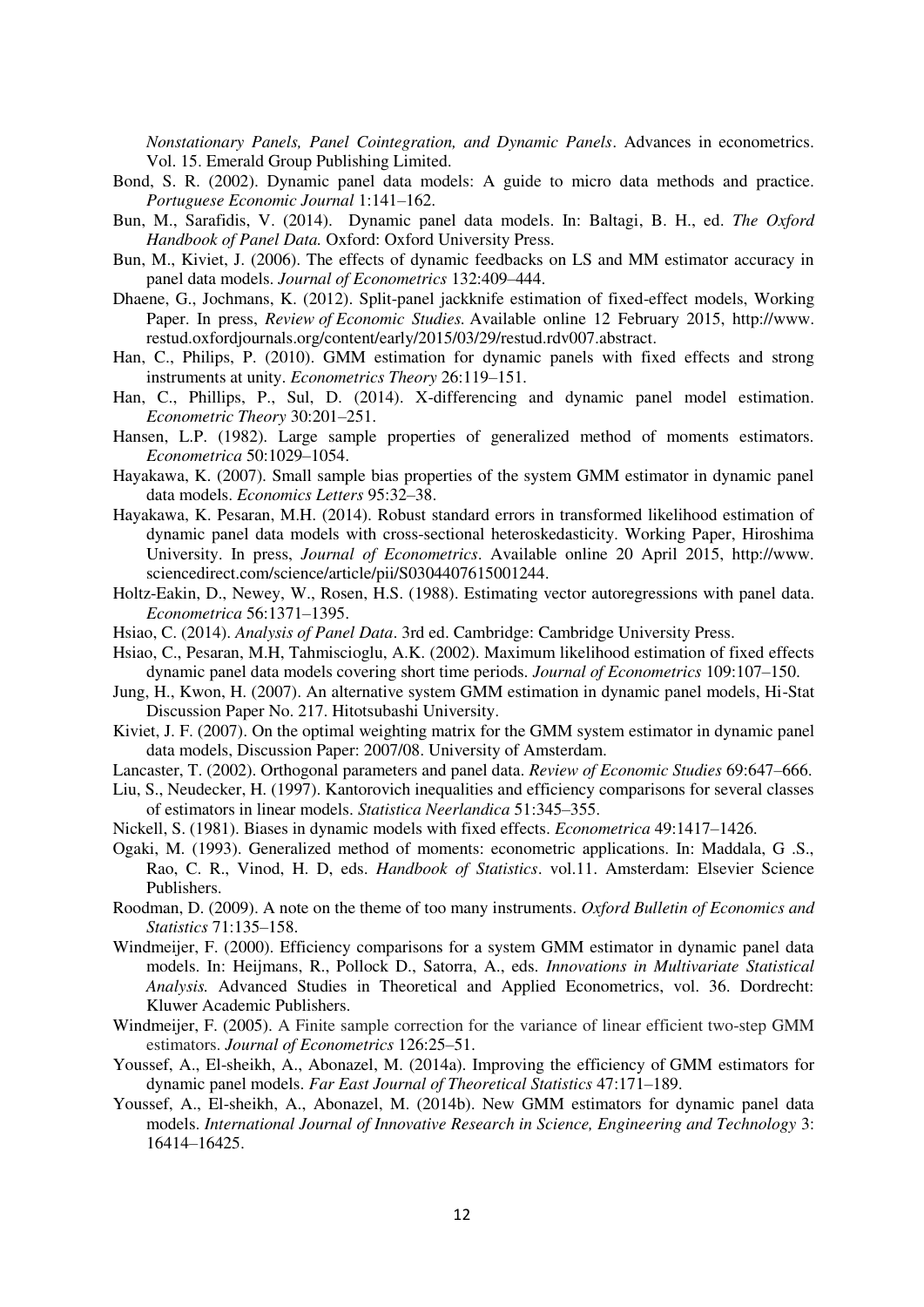

Figure 1: Kantorovich inequality efficiency bounds for SYS and SSYS estimators when  $T = 3$ 



Figure 2: Kantorovich inequality efficiency bounds for SYS and SSYS estimators when  $\bar{T}=4$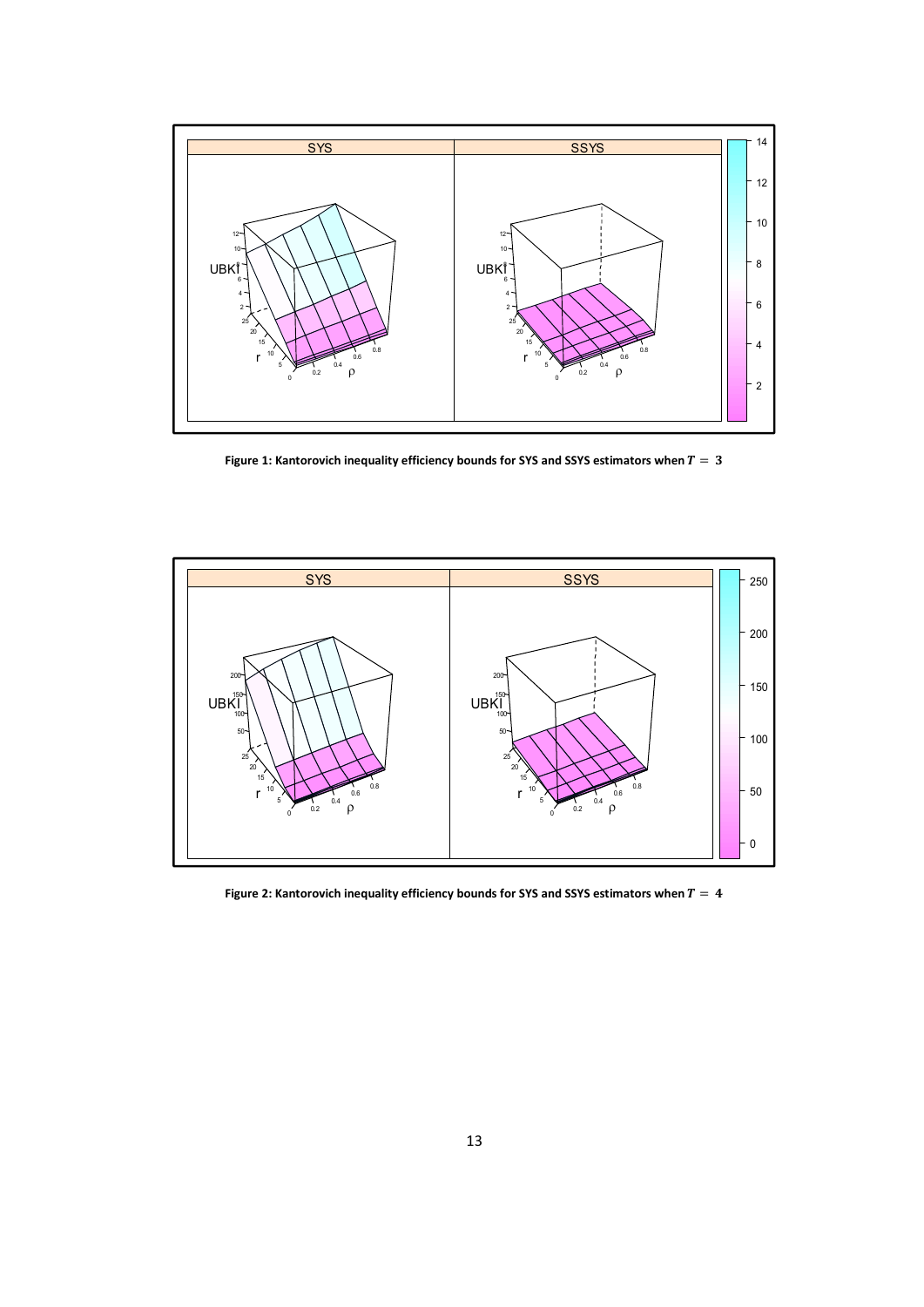

Figure 3: Monte Carlo simulation results of Bias ( $\hat{r}$ ) as a function of  $\rho$  and  $T$  when  $N$  = 50 and 100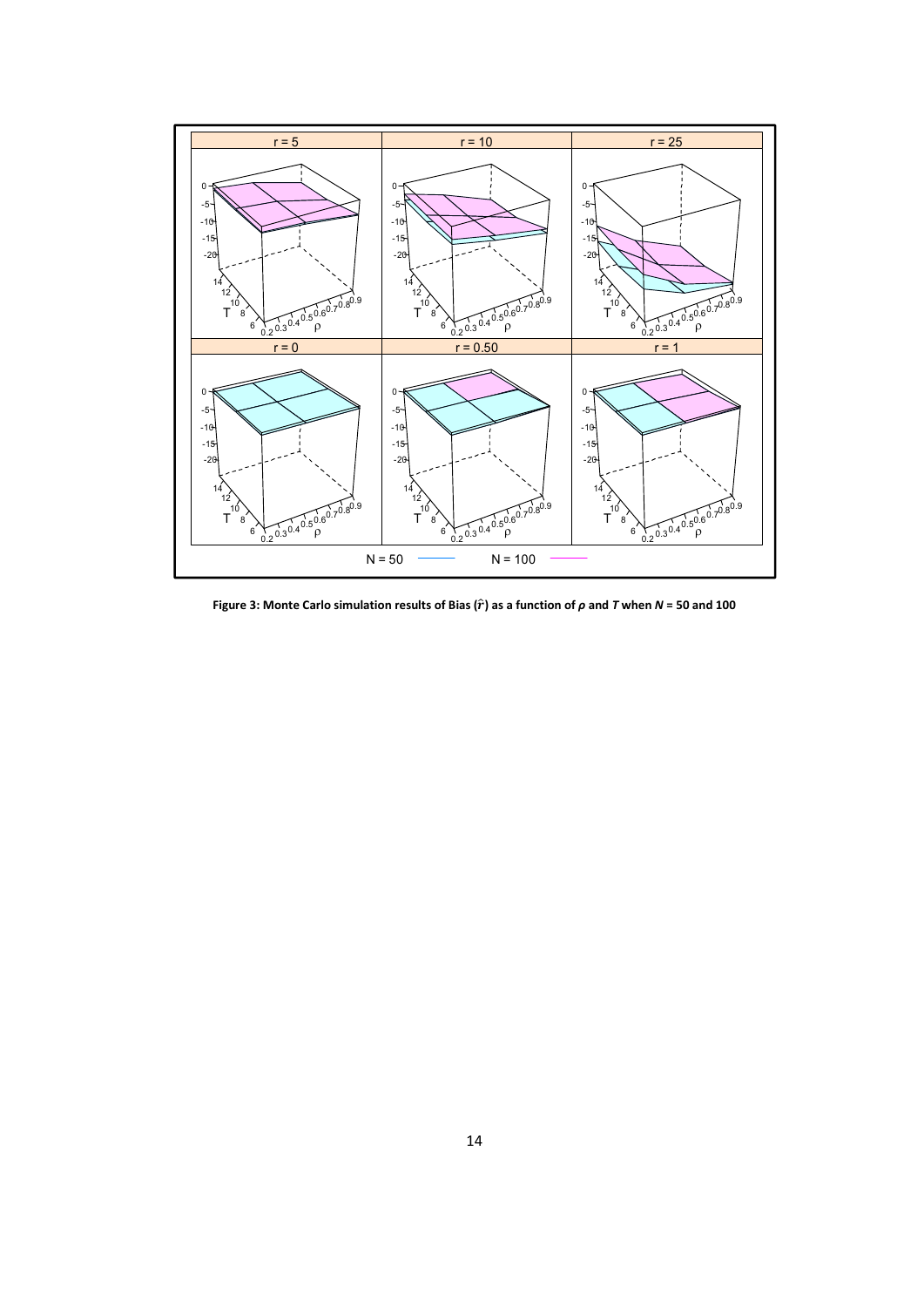|                      |        | <b>LEV</b> |        |        | <b>OLEV</b> |           |           | <b>SYS</b> |           |           | <b>SSYS</b> |           |
|----------------------|--------|------------|--------|--------|-------------|-----------|-----------|------------|-----------|-----------|-------------|-----------|
|                      | Step 1 | Step 2     | Step 3 | Step 1 | Step 2      | Step 3    | Step 1    | Step 2     | Step 3    | Step 1    | Step 2      | Step 3    |
| $N = 150$            |        |            |        |        |             |           |           |            |           |           |             |           |
| $\rho = 0.25, T = 4$ | 0.0042 | 0.0036     | 0.0037 | 0.0024 | $-0.0006$   | $-0.0007$ | 0.0003    | 0.0054     | 0.0065    | $-0.0030$ | 0.0045      | 0.0063    |
|                      | 0.1076 | 0.1079     | 0.1081 | 0.1078 | 0.1082      | 0.1082    | 0.0946    | 0.0886     | 0.0898    | 0.0951    | 0.0887      | 0.0898    |
| $\rho = 0.25, T = 8$ | 0.0086 | 0.0081     | 0.0081 | 0.0051 | $-0.0022$   | $-0.0023$ | -0.0026   | 0.0005     | 0.0016    | $-0.0048$ | $-0.0001$   | 0.0014    |
|                      | 0.0565 | 0.0577     | 0.0580 | 0.0560 | 0.0567      | 0.0568    | 0.0482    | 0.0449     | 0.0467    | 0.0486    | 0.0450      | 0.0467    |
| $\rho = 0.85, T = 4$ | 0.0096 | 0.0070     | 0.0069 | 0.0073 | 0.0037      | 0.0040    | -0.0006   | $-0.0060$  | -0.0144   | $-0.0167$ | $-0.0129$   | $-0.0182$ |
|                      | 0.1424 | 0.1441     | 0.1442 | 0.1442 | 0.1452      | 0.1449    | 0.1165    | 0.1179     | 0.1307    | 0.1402    | 0.1278      | 0.1355    |
| $\rho = 0.85, T = 8$ | 0.0352 | 0.0314     | 0.0310 | 0.0302 | 0.0205      | 0.0202    | 0.0143    | 0.0065     | 0.0022    | 0.0029    | $-0.0003$   | -0.0021   |
|                      | 0.0660 | 0.0665     | 0.0667 | 0.0661 | 0.0659      | 0.0656    | 0.0596    | 0.0547     | 0.0588    | 0.0673    | 0.0593      | 0.0615    |
| $N = 400$            |        |            |        |        |             |           |           |            |           |           |             |           |
| $\rho = 0.25, T = 4$ | 0.0034 | 0.0032     | 0.0032 | 0.0028 | 0.0016      | 0.0016    | 0.0020    | 0.0034     | 0.0035    | 0.0008    | 0.0032      | 0.0034    |
|                      | 0.0644 | 0.0646     | 0.0646 | 0.0644 | 0.0645      | 0.0645    | 0.0626    | 0.0530     | 0.0531    | 0.0581    | 0.0530      | 0.0531    |
| $\rho = 0.25, T = 8$ | 0.0049 | 0.0043     | 0.0042 | 0.0034 | 0.0001      | 0.0001    | 0.0010    | 0.0022     | 0.0025    | 0.0001    | 0.0021      | 0.0025    |
|                      | 0.0344 | 0.0345     | 0.0345 | 0.0342 | 0.0344      | 0.0344    | 0.0358    | 0.0260     | 0.0262    | 0.0293    | 0.0259      | 0.0262    |
| $\rho = 0.85, T = 4$ | 0.0028 | 0.0022     | 0.0022 | 0.0021 | 0.0006      | 0.0007    | $-0.0020$ | $-0.0064$  | $-0.0094$ | $-0.0082$ | $-0.0080$   | $-0.0101$ |
|                      | 0.0685 | 0.0690     | 0.0691 | 0.0690 | 0.0695      | 0.0695    | 0.0724    | 0.0669     | 0.0713    | 0.0797    | 0.0686      | 0.0717    |
| $\rho = 0.85, T = 8$ | 0.0146 | 0.0118     | 0.0117 | 0.0119 | 0.0065      | 0.0064    | 0.0051    | $-0.0003$  | $-0.0020$ | $-0.0004$ | $-0.0022$   | $-0.0028$ |
|                      | 0.0393 | 0.0393     | 0.0393 | 0.0394 | 0.0389      | 0.0388    | 0.0410    | 0.0337     | 0.0347    | 0.0407    | 0.0338      | 0.0347    |
| $N = 600$            |        |            |        |        |             |           |           |            |           |           |             |           |
| $\rho = 0.25, T = 4$ | 0.0018 | 0.0017     | 0.0017 | 0.0013 | 0.0004      | 0.0004    | $-0.0003$ | 0.0014     | 0.0015    | $-0.0013$ | 0.0013      | 0.0015    |
|                      | 0.0536 | 0.0537     | 0.0537 | 0.0537 | 0.0537      | 0.0537    | 0.0479    | 0.0449     | 0.0450    | 0.0480    | 0.0449      | 0.0450    |
| $\rho = 0.25, T = 8$ | 0.0027 | 0.0022     | 0.0022 | 0.0016 | $-0.0006$   | $-0.0006$ | 0.0000    | 0.0007     | 0.0009    | $-0.0006$ | 0.0006      | 0.0009    |
|                      | 0.0276 | 0.0278     | 0.0278 | 0.0274 | 0.0278      | 0.0278    | 0.0240    | 0.0207     | 0.0208    | 0.0240    | 0.0207      | 0.0208    |
| $\rho = 0.85, T = 4$ | 0.0025 | 0.0020     | 0.0020 | 0.0020 | 0.0008      | 0.0009    | $-0.0004$ | $-0.0049$  | $-0.0065$ | $-0.0046$ | $-0.0058$   | $-0.0069$ |
|                      | 0.0538 | 0.0539     | 0.0539 | 0.0542 | 0.0545      | 0.0544    | 0.0562    | 0.0516     | 0.0535    | 0.0625    | 0.0531      | 0.0543    |
| $\rho = 0.85, T = 8$ | 0.0134 | 0.0115     | 0.0114 | 0.0115 | 0.0075      | 0.0075    | 0.0070    | 0.0007     | $-0.0005$ | 0.0033    | $-0.0003$   | $-0.0009$ |
|                      | 0.0337 | 0.0336     | 0.0336 | 0.0336 | 0.0333      | 0.0333    | 0.0329    | 0.0254     | 0.0263    | 0.0343    | 0.0259      | 0.0265    |

Table 1: **Bias** and *RMSE* for conventional and new GMM estimators when  $r = 0.25/0.5 = 0.5$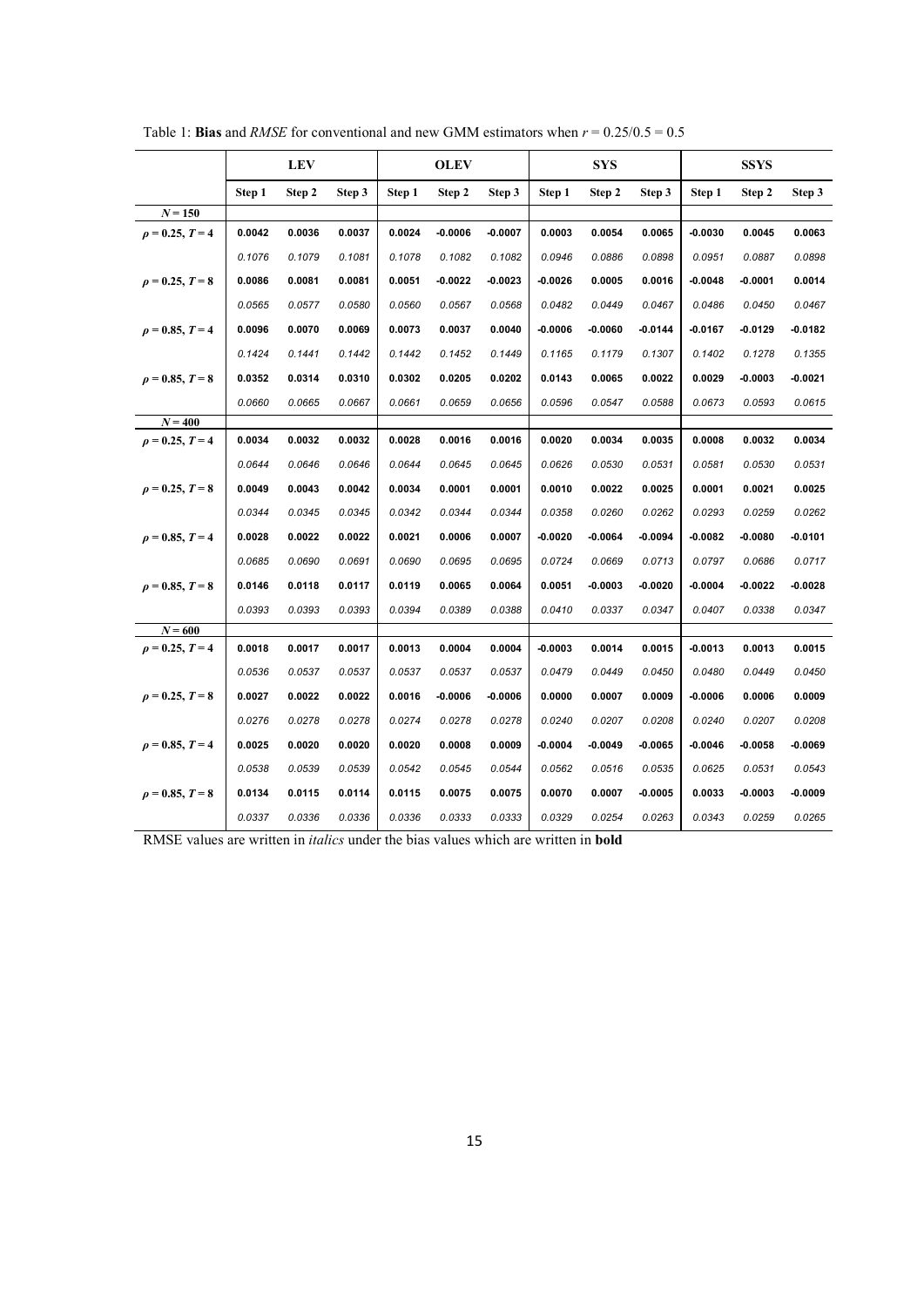|                      |        | <b>LEV</b> |        |           | <b>OLEV</b> |           |        | <b>SYS</b> |           |           | <b>SSYS</b> |           |
|----------------------|--------|------------|--------|-----------|-------------|-----------|--------|------------|-----------|-----------|-------------|-----------|
|                      | Step 1 | Step 2     | Step 3 | Step 1    | Step 2      | Step 3    | Step 1 | Step 2     | Step 3    | Step 1    | Step 2      | Step 3    |
| $N = 150$            |        |            |        |           |             |           |        |            |           |           |             |           |
| $\rho = 0.25, T = 4$ | 0.0068 | 0.0023     | 0.0020 | 0.0018    | $-0.0041$   | $-0.0042$ | 0.0043 | 0.0078     | 0.0079    | $-0.0021$ | 0.0056      | 0.0073    |
|                      | 0.1200 | 0.1225     | 0.1228 | 0.1212    | 0.1227      | 0.1227    | 0.1023 | 0.0921     | 0.0926    | 0.1033    | 0.0922      | 0.0926    |
| $\rho = 0.25, T = 8$ | 0.0222 | 0.0154     | 0.0147 | 0.0122    | 0.0005      | 0.0004    | 0.0053 | 0.0046     | 0.0048    | $-0.0013$ | 0.0025      | 0.0041    |
|                      | 0.0642 | 0.0637     | 0.0638 | 0.0611    | 0.0604      | 0.0604    | 0.0506 | 0.0455     | 0.0472    | 0.0503    | 0.0453      | 0.0472    |
| $\rho = 0.85, T = 4$ | 0.0564 | 0.0542     | 0.0541 | 0.0536    | 0.0518      | 0.0522    | 0.0403 | 0.0342     | 0.0202    | 0.0221    | 0.0239      | 0.0155    |
|                      | 0.3378 | 0.3368     | 0.3371 | 0.3405    | 0.3337      | 0.3336    | 0.1487 | 0.1433     | 0.1654    | 0.1710    | 0.1526      | 0.1677    |
| $\rho = 0.85, T = 8$ | 0.0685 | 0.0637     | 0.0631 | 0.0623    | 0.0549      | 0.0544    | 0.0421 | 0.0336     | 0.0274    | 0.0248    | 0.0212      | 0.0180    |
|                      | 0.0901 | 0.0900     | 0.0902 | 0.0890    | 0.0890      | 0.0886    | 0.0715 | 0.0668     | 0.0704    | 0.0770    | 0.0706      | 0.0733    |
| $N = 400$            |        |            |        |           |             |           |        |            |           |           |             |           |
| $\rho = 0.25, T = 4$ | 0.0028 | 0.0017     | 0.0016 | 0.0009    | $-0.0008$   | $-0.0008$ | 0.0020 | 0.0042     | 0.0037    | $-0.0003$ | 0.0035      | 0.0036    |
|                      | 0.0766 | 0.0773     | 0.0774 | 0.0769    | 0.0773      | 0.0772    | 0.0656 | 0.0575     | 0.0574    | 0.0649    | 0.0574      | 0.0574    |
| $\rho = 0.25, T = 8$ | 0.0087 | 0.0059     | 0.0058 | 0.0050    | 0.0009      | 0.0008    | 0.0019 | 0.0008     | 0.0008    | $-0.0005$ | 0.0005      | 0.0008    |
|                      | 0.0373 | 0.0365     | 0.0365 | 0.0361    | 0.0356      | 0.0356    | 0.0314 | 0.0256     | 0.0258    | 0.0311    | 0.0256      | 0.0258    |
| $\rho = 0.85, T = 4$ | 0.0162 | 0.0140     | 0.0139 | 0.0135    | 0.0116      | 0.0118    | 0.0045 | 0.0020     | $-0.0092$ | $-0.0082$ | $-0.0053$   | $-0.0124$ |
|                      | 0.2163 | 0.2218     | 0.2218 | 0.2219    | 0.2222      | 0.2221    | 0.1041 | 0.0922     | 0.1069    | 0.1168    | 0.1027      | 0.1087    |
| $\rho = 0.85, T = 8$ | 0.0381 | 0.0334     | 0.0330 | 0.0331    | 0.0274      | 0.0272    | 0.0250 | 0.0150     | 0.0101    | 0.0142    | 0.0095      | 0.0070    |
|                      | 0.0582 | 0.0575     | 0.0575 | 0.0572    | 0.0559      | 0.0558    | 0.0503 | 0.0424     | 0.0442    | 0.0526    | 0.0436      | 0.0449    |
| $N = 600$            |        |            |        |           |             |           |        |            |           |           |             |           |
| $\rho = 0.25, T = 4$ | 0.0010 | 0.0002     | 0.0002 | $-0.0003$ | $-0.0015$   | $-0.0015$ | 0.0007 | 0.0028     | 0.0025    | $-0.0007$ | 0.0024      | 0.0025    |
|                      | 0.0594 | 0.0599     | 0.0599 | 0.0596    | 0.0598      | 0.0598    | 0.0504 | 0.0447     | 0.0448    | 0.0502    | 0.0447      | 0.0448    |
| $\rho = 0.25, T = 8$ | 0.0067 | 0.0046     | 0.0045 | 0.0042    | 0.0013      | 0.0012    | 0.0024 | 0.0010     | 0.0011    | 0.0008    | 0.0009      | 0.0010    |
|                      | 0.0301 | 0.0297     | 0.0297 | 0.0293    | 0.0293      | 0.0293    | 0.0251 | 0.0203     | 0.0204    | 0.0248    | 0.0202      | 0.0204    |
| $\rho = 0.85, T = 4$ | 0.0066 | 0.0044     | 0.0045 | 0.0047    | 0.0024      | 0.0027    | 0.0005 | $-0.0002$  | $-0.0088$ | $-0.0092$ | $-0.0043$   | $-0.0101$ |
|                      | 0.0995 | 0.1014     | 0.1014 | 0.1008    | 0.1012      | 0.1012    | 0.0879 | 0.0723     | 0.0811    | 0.0995    | 0.0760      | 0.0825    |
| $\rho = 0.85, T = 8$ | 0.0302 | 0.0262     | 0.0260 | 0.0261    | 0.0217      | 0.0216    | 0.0203 | 0.0110     | 0.0070    | 0.0117    | 0.0074      | 0.0053    |
|                      | 0.0481 | 0.0472     | 0.0472 | 0.0473    | 0.0457      | 0.0456    | 0.0426 | 0.0348     | 0.0357    | 0.0441    | 0.0355      | 0.0360    |

Table 2: **Bias** and *RMSE* for conventional and new GMM estimators when  $r = 0.25/0.25 = 1$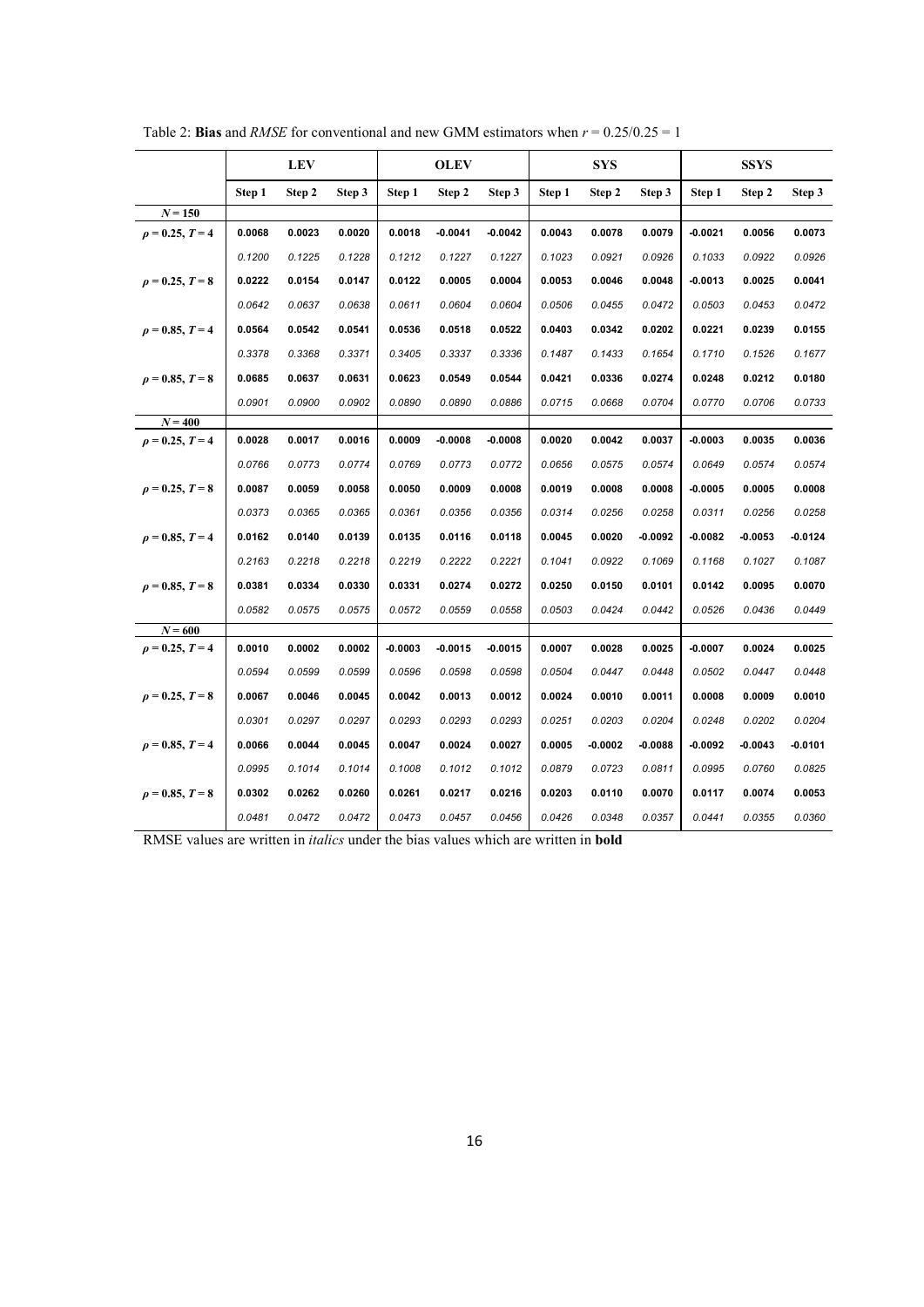|                      |        | <b>LEV</b> |           |           | <b>OLEV</b> |           |        | <b>SYS</b> |        |        | <b>SSYS</b> |        |
|----------------------|--------|------------|-----------|-----------|-------------|-----------|--------|------------|--------|--------|-------------|--------|
|                      | Step 1 | Step 2     | Step 3    | Step 1    | Step 2      | Step 3    | Step 1 | Step 2     | Step 3 | Step 1 | Step 2      | Step 3 |
| $N = 150$            |        |            |           |           |             |           |        |            |        |        |             |        |
| $\rho = 0.25, T = 4$ | 0.0226 | $-0.0007$  | $-0.0024$ | $-0.0055$ | $-0.0125$   | $-0.0124$ | 0.0358 | 0.0394     | 0.0330 | 0.0193 | 0.0279      | 0.0279 |
|                      | 0.2306 | 0.2394     | 0.2394    | 0.2355    | 0.2361      | 0.2361    | 0.1634 | 0.1277     | 0.1245 | 0.1427 | 0.1214      | 0.1212 |
| $\rho = 0.25, T = 8$ | 0.0881 | 0.0361     | 0.0290    | 0.0277    | 0.0097      | 0.0096    | 0.0486 | 0.0240     | 0.0138 | 0.0055 | 0.0052      | 0.0052 |
|                      | 0.1226 | 0.0890     | 0.0854    | 0.0824    | 0.0762      | 0.0761    | 0.0819 | 0.0571     | 0.0529 | 0.0593 | 0.0483      | 0.0495 |
| $\rho = 0.85, T = 4$ | 0.1216 | 0.1204     | 0.1205    | 0.1207    | 0.1195      | 0.1199    | 0.1113 | 0.1037     | 0.0898 | 0.0775 | 0.0809      | 0.0752 |
|                      | 0.2133 | 0.2126     | 0.2129    | 0.2149    | 0.2114      | 0.2117    | 0.1582 | 0.1763     | 0.2128 | 0.1570 | 0.1700      | 0.2043 |
| $\rho = 0.85, T = 8$ | 0.1162 | 0.1121     | 0.1113    | 0.1118    | 0.1068      | 0.1064    | 0.1045 | 0.0959     | 0.0897 | 0.0922 | 0.0852      | 0.0801 |
|                      | 0.1225 | 0.1203     | 0.1200    | 0.1200    | 0.1169      | 0.1167    | 0.1114 | 0.1060     | 0.1047 | 0.1083 | 0.1037      | 0.1029 |
| $N = 400$            |        |            |           |           |             |           |        |            |        |        |             |        |
| $\rho = 0.25, T = 4$ | 0.0143 | 0.0033     | 0.0029    | 0.0024    | $-0.0009$   | $-0.0009$ | 0.0165 | 0.0157     | 0.0120 | 0.0092 | 0.0113      | 0.0110 |
|                      | 0.1179 | 0.1190     | 0.1190    | 0.1180    | 0.1181      | 0.1181    | 0.1016 | 0.0716     | 0.0697 | 0.0921 | 0.0702      | 0.0694 |
| $\rho = 0.25, T = 8$ | 0.0373 | 0.0115     | 0.0100    | 0.0100    | 0.0029      | 0.0029    | 0.0194 | 0.0045     | 0.0018 | 0.0004 | 0.0007      | 0.0009 |
|                      | 0.0634 | 0.0488     | 0.0483    | 0.0476    | 0.0461      | 0.0461    | 0.0437 | 0.0279     | 0.0276 | 0.0352 | 0.0271      | 0.0275 |
| $\rho = 0.85, T = 4$ | 0.0631 | 0.0601     | 0.0602    | 0.0606    | 0.0590      | 0.0595    | 0.0586 | 0.0531     | 0.0394 | 0.0382 | 0.0419      | 0.0310 |
|                      | 0.1764 | 0.1799     | 0.1800    | 0.1803    | 0.1801      | 0.1803    | 0.1401 | 0.1319     | 0.1521 | 0.1393 | 0.1333      | 0.1516 |
| $\rho = 0.85, T = 8$ | 0.0841 | 0.0755     | 0.0743    | 0.0751    | 0.0686      | 0.0681    | 0.0751 | 0.0635     | 0.0556 | 0.0580 | 0.0502      | 0.0446 |
|                      | 0.0908 | 0.0849     | 0.0841    | 0.0848    | 0.0796      | 0.0792    | 0.0827 | 0.0740     | 0.0716 | 0.0748 | 0.0686      | 0.0682 |
| $N = 600$            |        |            |           |           |             |           |        |            |        |        |             |        |
| $\rho = 0.25, T = 4$ | 0.0112 | 0.0030     | 0.0028    | 0.0027    | 0.0003      | 0.0004    | 0.0122 | 0.0098     | 0.0076 | 0.0062 | 0.0071      | 0.0071 |
|                      | 0.1000 | 0.1012     | 0.1011    | 0.1005    | 0.1003      | 0.1003    | 0.0867 | 0.0572     | 0.0552 | 0.0785 | 0.0561      | 0.0550 |
| $\rho = 0.25, T = 8$ | 0.0246 | 0.0070     | 0.0063    | 0.0062    | 0.0018      | 0.0018    | 0.0133 | 0.0027     | 0.0014 | 0.0011 | 0.0010      | 0.0011 |
|                      | 0.0483 | 0.0390     | 0.0387    | 0.0383    | 0.0373      | 0.0373    | 0.0347 | 0.0216     | 0.0214 | 0.0289 | 0.0212      | 0.0214 |
| $\rho = 0.85, T = 4$ | 0.0446 | 0.0402     | 0.0400    | 0.0410    | 0.0389      | 0.0390    | 0.0367 | 0.0253     | 0.0131 | 0.0140 | 0.0172      | 0.0096 |
|                      | 0.1473 | 0.1548     | 0.1546    | 0.1548    | 0.1545      | 0.1544    | 0.1111 | 0.1052     | 0.1235 | 0.1281 | 0.1110      | 0.1253 |
| $\rho = 0.85, T = 8$ | 0.0687 | 0.0584     | 0.0572    | 0.0580    | 0.0517      | 0.0514    | 0.0607 | 0.0489     | 0.0410 | 0.0414 | 0.0347      | 0.0299 |
|                      | 0.0763 | 0.0689     | 0.0681    | 0.0690    | 0.0635      | 0.0631    | 0.0694 | 0.0602     | 0.0578 | 0.0614 | 0.0552      | 0.0549 |

Table 3: **Bias** and *RMSE* for conventional and new GMM estimators when  $r = 2.5/0.5 = 5$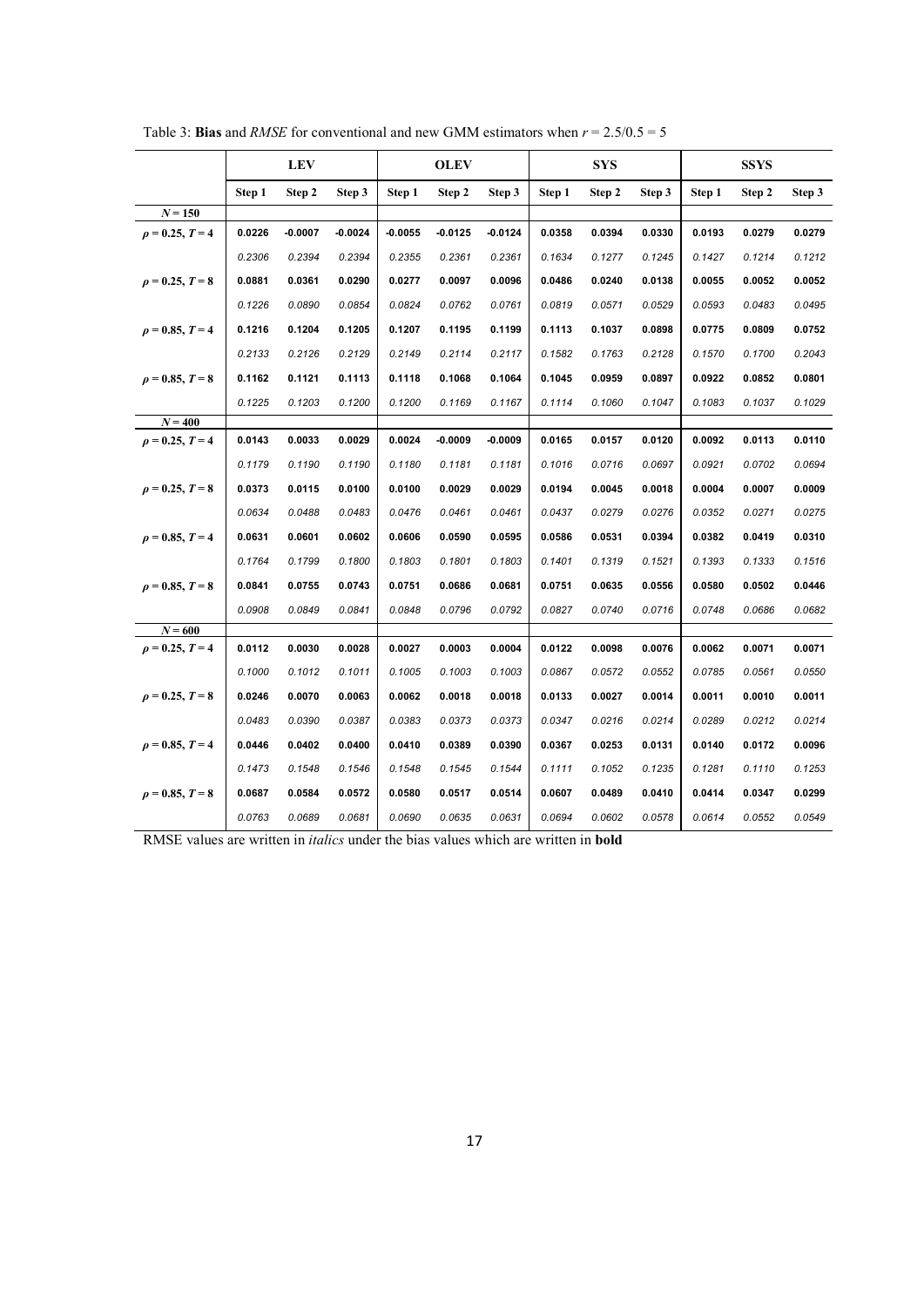|                      |        | <b>LEV</b> |        |        | <b>OLEV</b> |           |        | <b>SYS</b> |        |        | <b>SSYS</b> |        |
|----------------------|--------|------------|--------|--------|-------------|-----------|--------|------------|--------|--------|-------------|--------|
|                      | Step 1 | Step 2     | Step 3 | Step 1 | Step 2      | Step 3    | Step 1 | Step 2     | Step 3 | Step 1 | Step 2      | Step 3 |
| $N = 150$            |        |            |        |        |             |           |        |            |        |        |             |        |
| $\rho = 0.25, T = 4$ | 0.0862 | 0.0349     | 0.0299 | 0.0306 | 0.0174      | 0.0178    | 0.0950 | 0.0845     | 0.0709 | 0.0499 | 0.0524      | 0.0512 |
|                      | 0.3183 | 0.3325     | 0.3308 | 0.3254 | 0.3257      | 0.3259    | 0.2149 | 0.1721     | 0.1656 | 0.1728 | 0.1517      | 0.1548 |
| $\rho = 0.25, T = 8$ | 0.1568 | 0.0629     | 0.0464 | 0.0457 | 0.0230      | 0.0231    | 0.0957 | 0.0538     | 0.0319 | 0.0096 | 0.0066      | 0.0051 |
|                      | 0.1884 | 0.1167     | 0.1057 | 0.1013 | 0.0902      | 0.0902    | 0.1254 | 0.0863     | 0.0692 | 0.0631 | 0.0506      | 0.0501 |
| $\rho = 0.85, T = 4$ | 0.1365 | 0.1366     | 0.1364 | 0.1363 | 0.1364      | 0.1366    | 0.1310 | 0.1249     | 0.1259 | 0.1082 | 0.1079      | 0.1103 |
|                      | 0.1678 | 0.1707     | 0.1706 | 0.1698 | 0.1708      | 0.1709    | 0.1577 | 0.1694     | 0.2006 | 0.1673 | 0.1729      | 0.2066 |
| $\rho = 0.85, T = 8$ | 0.1373 | 0.1360     | 0.1357 | 0.1359 | 0.1345      | 0.1343    | 0.1304 | 0.1271     | 0.1244 | 0.1243 | 0.1216      | 0.1194 |
|                      | 0.1404 | 0.1396     | 0.1394 | 0.1395 | 0.1386      | 0.1385    | 0.1336 | 0.1318     | 0.1316 | 0.1308 | 0.1295      | 0.1296 |
| $N = 400$            |        |            |        |        |             |           |        |            |        |        |             |        |
| $\rho = 0.25, T = 4$ | 0.0266 | 0.0028     | 0.0017 | 0.0009 | $-0.0027$   | $-0.0027$ | 0.0309 | 0.0261     | 0.0197 | 0.0147 | 0.0155      | 0.0159 |
|                      | 0.1704 | 0.1710     | 0.1708 | 0.1704 | 0.1691      | 0.1691    | 0.1380 | 0.0877     | 0.0820 | 0.1088 | 0.0800      | 0.0790 |
| $\rho = 0.25, T = 8$ | 0.0674 | 0.0189     | 0.0160 | 0.0166 | 0.0093      | 0.0093    | 0.0388 | 0.0106     | 0.0038 | 0.0016 | 0.0010      | 0.0010 |
|                      | 0.0915 | 0.0586     | 0.0574 | 0.0569 | 0.0546      | 0.0546    | 0.0599 | 0.0308     | 0.0277 | 0.0367 | 0.0267      | 0.0270 |
| $\rho = 0.85, T = 4$ | 0.1118 | 0.1105     | 0.1103 | 0.1109 | 0.1099      | 0.1100    | 0.1059 | 0.1004     | 0.0959 | 0.0796 | 0.0830      | 0.0865 |
|                      | 0.1743 | 0.1756     | 0.1754 | 0.1757 | 0.1755      | 0.1754    | 0.1545 | 0.1632     | 0.1977 | 0.1615 | 0.1684      | 0.1949 |
| $\rho = 0.85, T = 8$ | 0.1165 | 0.1120     | 0.1115 | 0.1123 | 0.1101      | 0.1099    | 0.1094 | 0.1015     | 0.0962 | 0.0973 | 0.0917      | 0.0872 |
|                      | 0.1210 | 0.1178     | 0.1175 | 0.1182 | 0.1166      | 0.1164    | 0.1142 | 0.1090     | 0.1068 | 0.1088 | 0.1046      | 0.1037 |
| $N = 600$            |        |            |        |        |             |           |        |            |        |        |             |        |
| $\rho = 0.25, T = 4$ | 0.0200 | 0.0040     | 0.0035 | 0.0029 | 0.0006      | 0.0006    | 0.0228 | 0.0173     | 0.0125 | 0.0130 | 0.0108      | 0.0105 |
|                      | 0.1341 | 0.1330     | 0.1328 | 0.1322 | 0.1317      | 0.1317    | 0.1114 | 0.0636     | 0.0583 | 0.0888 | 0.0591      | 0.0569 |
| $\rho = 0.25, T = 8$ | 0.0500 | 0.0122     | 0.0106 | 0.0108 | 0.0057      | 0.0057    | 0.0291 | 0.0059     | 0.0019 | 0.0014 | 0.0007      | 0.0007 |
|                      | 0.0722 | 0.0475     | 0.0469 | 0.0466 | 0.0453      | 0.0453    | 0.0477 | 0.0226     | 0.0209 | 0.0299 | 0.0205      | 0.0206 |
| $\rho = 0.85, T = 4$ | 0.0902 | 0.0883     | 0.0884 | 0.0882 | 0.0880      | 0.0880    | 0.0931 | 0.0884     | 0.0738 | 0.0715 | 0.0718      | 0.0643 |
|                      | 0.2068 | 0.2155     | 0.2156 | 0.2171 | 0.2156      | 0.2155    | 0.1465 | 0.1407     | 0.1608 | 0.1411 | 0.1395      | 0.1767 |
| $\rho = 0.85, T = 8$ | 0.1080 | 0.1028     | 0.1022 | 0.1026 | 0.1004      | 0.1002    | 0.1008 | 0.0924     | 0.0862 | 0.0871 | 0.0810      | 0.0763 |
|                      | 0.1131 | 0.1097     | 0.1093 | 0.1095 | 0.1078      | 0.1076    | 0.1060 | 0.1006     | 0.0986 | 0.0989 | 0.0954      | 0.0946 |

Table 4: **Bias** and *RMSE* for conventional and new GMM estimators when  $r = 2.5/0.25 = 10$